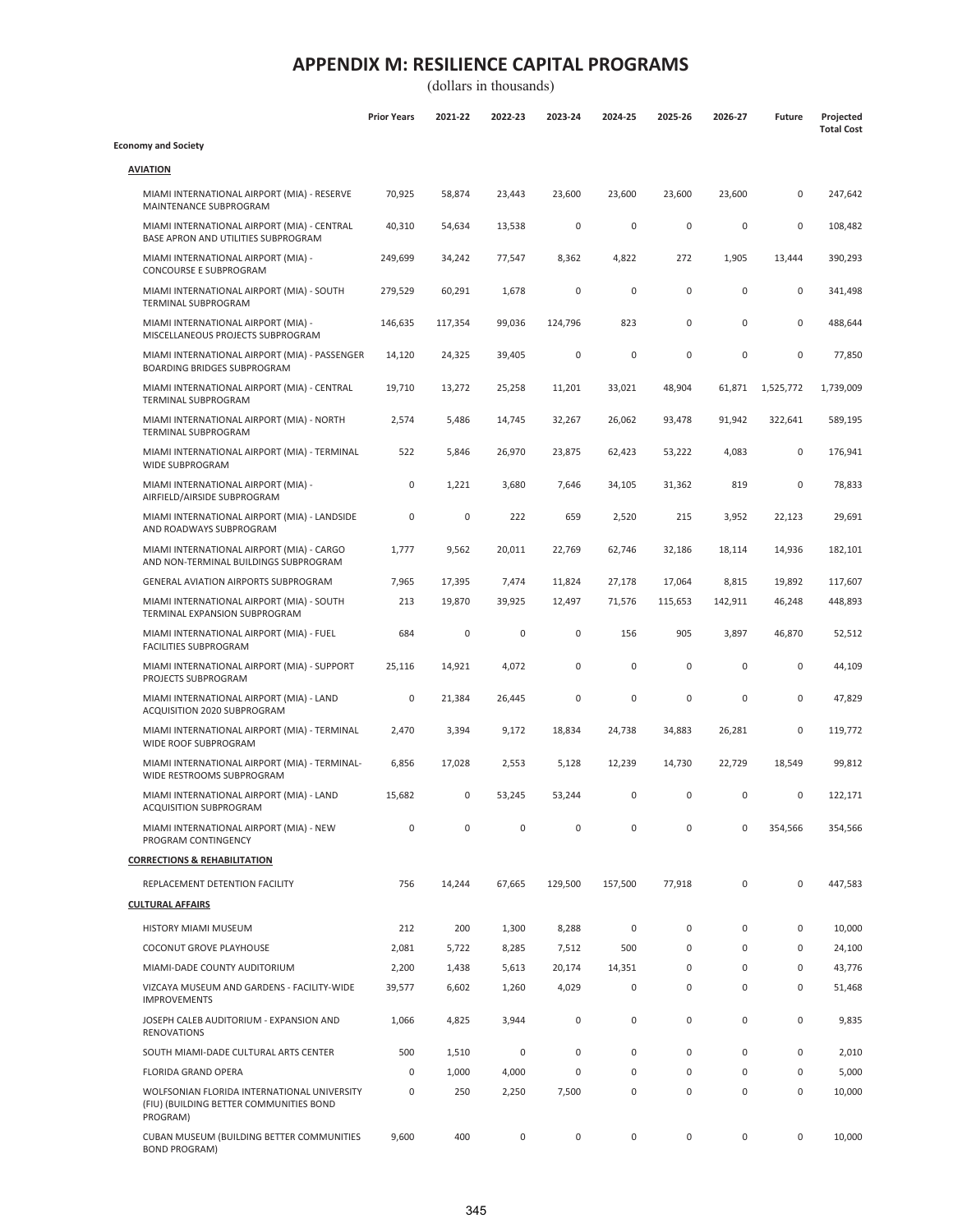|                                                                                                                                  | <b>Prior Years</b> | 2021-22 | 2022-23     | 2023-24     | 2024-25     | 2025-26     | 2026-27     | Future              | Projected                   |
|----------------------------------------------------------------------------------------------------------------------------------|--------------------|---------|-------------|-------------|-------------|-------------|-------------|---------------------|-----------------------------|
| INFRASTRUCTURE IMPROVEMENTS - CULTURAL<br>FACILITIES SYSTEMWIDE (BUILDING BETTER<br>COMMUNITIES BOND PROGRAM)                    | 0                  | 8,000   | 11,500      | 6,422       | 0           | $\pmb{0}$   | $\pmb{0}$   | $\mathsf{O}\xspace$ | <b>Total Cost</b><br>25,922 |
| <b>INTERNAL SERVICES</b>                                                                                                         |                    |         |             |             |             |             |             |                     |                             |
| MULTI-PURPOSE FACILITY AT MIAMI ARTS STUDIO 6-<br>12 AT ZELDA GLAZER                                                             | 703                | 9,297   | 0           | 0           | $\pmb{0}$   | 0           | $\mathbf 0$ | $\mathsf{O}\xspace$ | 10,000                      |
| <b>ADMIN OFFICE OF THE COURTS</b>                                                                                                |                    |         |             |             |             |             |             |                     |                             |
| ADDITIONAL COURTROOMS AND ADMINISTRATION<br>FACILITIES (BUILDING BETTER COMMUNITIES BOND<br>PROGRAM)                             | 7,394              | 5,000   | 10,000      | 22,475      | 2,865       | $\pmb{0}$   | $\pmb{0}$   | $\mathsf{O}\xspace$ | 47,734                      |
| COURT FACILITIES REPAIRS AND RENOVATIONS                                                                                         | 0                  | 500     | $\bf 0$     | $\bf 0$     | $\pmb{0}$   | $\pmb{0}$   | $\pmb{0}$   | $\mathsf{O}\xspace$ | 500                         |
| INFRASTRUCTURE IMPROVEMENTS - COURT<br>FACILITIES SYSTEMWIDE (BUILDING BETTER<br>COMMUNITIES BOND PROGRAM)                       | 3,287              | 1,226   | 11,487      | 15,000      | 5,800       | 0           | 0           | 0                   | 36,800                      |
| INFRASTRUCTURE IMPROVEMENTS - CHILDREN'S<br>COURTHOUSE                                                                           | 277                | 843     | $\pmb{0}$   | 0           | $\pmb{0}$   | $\mathbf 0$ | $\pmb{0}$   | $\mathsf{O}\xspace$ | 1,120                       |
| <b>MEDICAL EXAMINER</b>                                                                                                          |                    |         |             |             |             |             |             |                     |                             |
| MEDICAL EXAMINER (BUILDING BETTER<br>COMMUNITIES BOND PROGRAM)                                                                   | 0                  | 73      | $\mathsf 0$ | 0           | 0           | $\mathbf 0$ | $\pmb{0}$   | $\mathsf{O}\xspace$ | 73                          |
| TOTAL BODY DIGITAL X-RAY IMAGING DEVICE                                                                                          | 0                  | 540     | 0           | 0           | 0           | 0           | 0           | 0                   | 540                         |
| DIGITAL CAMERA KITS                                                                                                              | 0                  | 263     | 0           | 0           | 0           | 0           | $\pmb{0}$   | 0                   | 263                         |
| AUDIO VISUAL SYSTEM                                                                                                              | 0                  | 230     | 0           | 0           | 0           | 0           | 0           | 0                   | 230                         |
| GAS CHROMATOGRAPH - TRIPLE QUANDRUPOLE<br><b>MASS SPECTROMETER</b>                                                               | 0                  | 160     | 0           | 0           | 0           | 0           | 0           | 0                   | 160                         |
| RAPID DNA INSTRUMENT                                                                                                             | 0                  | 130     | 0           | $\mathbf 0$ | $\mathsf 0$ | 0           | 0           | 0                   | 130                         |
| <b>NON-DEPARTMENTAL</b>                                                                                                          |                    |         |             |             |             |             |             |                     |                             |
| ACQUIRE OR CONSTRUCT MULTI-PURPOSE<br>FACILITIES IN DISTRICT 6 (BUILDING BETTER<br>COMMUNITIES BOND PROGRAM)                     | 13,000             | 2,000   | $\bf 0$     | 0           | 0           | $\mathbf 0$ | $\pmb{0}$   | $\mathsf{O}\xspace$ | 15,000                      |
| ACQUIRE OR CONSTRUCT MULTI-USE FACILITIES<br>COUNTYWIDE (BUILDING BETTER COMMUNITIES<br><b>BOND PROGRAM)</b>                     | 25,838             | 538     | 576         | 0           | 0           | 0           | $\pmb{0}$   | 0                   | 26,952                      |
| MUNICIPAL PROJECTS - CULTURAL, LIBRARY AND<br>MULTICULTURAL EDUCATIONAL FACILITIES<br>(BUILDING BETTER COMMUNITIES BOND PROGRAM) | 511                | 8,000   | 9,989       | 0           | 0           | 0           | 0           | $\mathsf{O}\xspace$ | 18,500                      |
| HIALEAH COURTHOUSE ANNUAL EQUIPMENT AND<br>MAINTENANCE                                                                           | 0                  | 500     | 0           | 0           | 0           | 0           | 0           | 0                   | 500                         |
| ACQUIRE OR CONSTRUCT MULTI-PURPOSE<br>FACILITIES IN DISTRICT 9 (BUILDING BETTER<br>COMMUNITIES BOND PROGRAM)                     | 150                | 850     | 0           | 0           | 0           | 0           | 0           | 0                   | 1,000                       |
| <b>PARKS, RECREATION AND OPEN SPACES</b>                                                                                         |                    |         |             |             |             |             |             |                     |                             |
| MARINA CAPITAL PLAN                                                                                                              | 10,447             | 1,257   | 2,054       | 2,021       | 0           | $\pmb{0}$   | 0           | 0                   | 15,779                      |
| ZOO MIAMI - ZOO WIDE IMPROVEMENTS PHASE 3<br>(BUILDING BETTER COMMUNITIES BOND PROGRAM)                                          | 11,819             | 331     | 0           | 0           | 0           | 0           | 0           | 0                   | 12,150                      |
| ZOO MIAMI - ANIMAL HOSPITAL AND<br>REHABILITATION FACILITIES                                                                     | 112                | 921     | 12,101      | 11,088      | 1,227       | 0           | 0           | 0                   | 25,449                      |
| COUNTRY CLUB OF MIAMI GOLF COURSE<br>RECONFIGURATION & CLUBHOUSE RENOVATIONS                                                     | 413                | 800     | 3,750       | 8,000       | 9,068       | 0           | 0           | 0                   | 22,031                      |
| <b>POLICE</b>                                                                                                                    |                    |         |             |             |             |             |             |                     |                             |
| FORENSIC LABORATORY EQUIPMENT                                                                                                    | 225                | 316     | 0           | 0           | 0           | 0           | 0           | 0                   | 541                         |
| FORENSIC LABORATORY EQUIPMENT - CLOUD-<br>BASED AUTOMATED FINGERPRINT IDENTIFICATION<br>SYSTEM                                   | 0                  | 1,500   | $\mathsf 0$ | 0           | 0           | $\pmb{0}$   | $\mathsf 0$ | 0                   | 1,500                       |
| POLICE EQUIPMENT - PORTABLE MESSAGING<br>TRAILERS                                                                                | 0                  | 170     | 0           | 0           | 0           | $\pmb{0}$   | 0           | 0                   | 170                         |
| POLICE EQUIPMENT - CRIME SCENE EQUIPMENT                                                                                         | 0                  | 215     | $\mathsf 0$ | 0           | 0           | 0           | 0           | 0                   | 215                         |
| PUBLIC HOUSING & COMMUNITY DEV                                                                                                   |                    |         |             |             |             |             |             |                     |                             |
| HOPE VI - SCOTT HOMES HISTORICAL BUILDING                                                                                        | 249                | 659     | 0           | 0           | 0           | 0           | 0           | 0                   | 908                         |
| DEPT OF REG & ECON RESOURCES                                                                                                     |                    |         |             |             |             |             |             |                     |                             |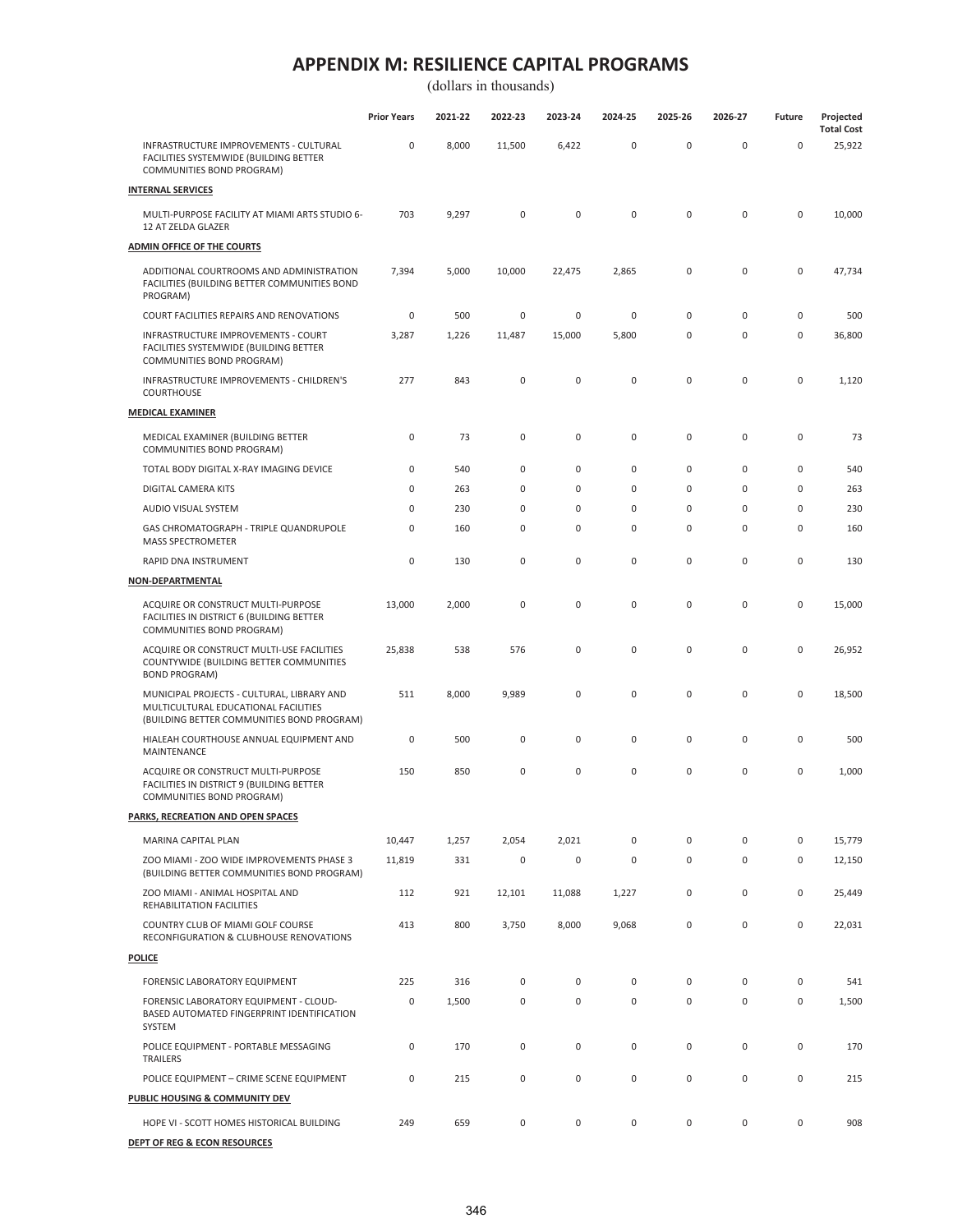(dollars in thousands)

|                                                                                                                                           | <b>Prior Years</b> | 2021-22     | 2022-23     | 2023-24     | 2024-25     | 2025-26     | 2026-27     | Future      | Projected<br><b>Total Cost</b> |
|-------------------------------------------------------------------------------------------------------------------------------------------|--------------------|-------------|-------------|-------------|-------------|-------------|-------------|-------------|--------------------------------|
| ECONOMIC DEVELOPMENT FUND - TARGETED<br>URBAN AREAS (TUA) (BUILDING BETTER<br>COMMUNITIES BOND PROGRAM)                                   | 3,500              | 3,100       | 5,700       | $\mathsf 0$ | 2,700       | $\mathsf 0$ | $\pmb{0}$   | $\mathsf 0$ | 15,000                         |
| ECONOMIC DEVELOPMENT FUND (BUILDING BETTER<br>COMMUNITIES BOND PROGRAM)                                                                   | 22,450             | 7,550       | 20,000      | $\mathsf 0$ | 6,000       | 7,000       | $\pmb{0}$   | $\mathsf 0$ | 63,000                         |
| <b>SEAPORT</b>                                                                                                                            |                    |             |             |             |             |             |             |             |                                |
| FEDERAL INSPECTION FACILITY                                                                                                               | 226                | 1,347       | 6,371       | 5,870       | 482         | 2,064       | 0           | 0           | 16,360                         |
| <b>CONSTRUCTION SUPERVISION</b>                                                                                                           | 13,419             | 10,500      | 10,000      | 9,500       | 9,500       | 9,500       | 0           | 0           | 62,419                         |
| CRUISE TERMINAL BERTH 10 - NEW                                                                                                            | 4,102              | 26,516      | 52,020      | 47,859      | 46,777      | 3,898       | 0           | 0           | 181,172                        |
| INSPECTION AND FUMIGATION FACILITIES                                                                                                      | 0                  | 2,200       | 18,800      | 23,300      | 15,600      | $\mathsf 0$ | $\mathbf 0$ | $\mathsf 0$ | 59,900                         |
| <b>TRANSPORTATION &amp; PUBLIC WORKS</b>                                                                                                  |                    |             |             |             |             |             |             |             |                                |
| FARE COLLECTION EQUIPMENT PROJECTS                                                                                                        | 81,514             | 914         | 606         | 0           | 0           | 0           | 0           | 0           | 83,034                         |
| <b>Economy and Society Total</b>                                                                                                          | 1,140,415          | 611,736     | 757,691     | 685,240     | 658,379     | 566,854     | 410,919     | 2,385,041   | 7,216,273                      |
| <b>Health and Wellbeing</b>                                                                                                               |                    |             |             |             |             |             |             |             |                                |
| <b>COMM.ACTION &amp; HUMAN SRVC. DPT.</b>                                                                                                 |                    |             |             |             |             |             |             |             |                                |
| INFRASTRUCTURE IMPROVEMENTS -<br>CULMER/OVERTOWN NEIGHBORHOOD SERVICE<br>CENTER RENOVATIONS (BUILDING BETTER<br>COMMUNITIES BOND PROGRAM) | 7,926              | 468         | $\bf 0$     | $\mathsf 0$ | $\pmb{0}$   | $\mathsf 0$ | $\pmb{0}$   | $\mathsf 0$ | 8,394                          |
| INFRASTRUCTURE IMPROVEMENTS - KENDALL<br>COTTAGES COMPLEX REFURBISHMENT (BUILDING<br>BETTER COMMUNITIES BOND PROGRAM)                     | 3,000              | 1,000       | 0           | $\mathsf 0$ | $\pmb{0}$   | $\mathsf 0$ | $\pmb{0}$   | $\mathsf 0$ | 4,000                          |
| INFRASTRUCTURE IMPROVEMENTS - NEW<br>DIRECTIONS - RESIDENTIAL REHABILITATIVE<br><b>SERVICES</b>                                           | 1,166              | 1,566       | 8,000       | 6,768       | 0           | $\mathsf 0$ | $\pmb{0}$   | $\mathsf 0$ | 17,500                         |
| NEW WYNWOOD/ALLAPATTAH REGIONAL<br>NEIGHBORHOOD SERVICE CENTER (BUILDING<br>BETTER COMMUNITIES BOND PROGRAM)                              | 1,900              | 500         | 3,500       | 9,100       | $\mathsf 0$ | $\mathsf 0$ | $\mathbf 0$ | $\mathsf 0$ | 15,000                         |
| INFRASTRUCTURE IMPROVEMENTS - COMMUNITY<br>ACTION AND HUMAN SERVICES FACILITIES<br>SYSTEMWIDE                                             | 202                | 7,080       | 513         | $\mathsf 0$ | $\pmb{0}$   | $\mathsf 0$ | 0           | $\mathsf 0$ | 7,795                          |
| CASA FAMILIA COMMUNITY CENTER (BUILDING<br>BETTER COMMUNITIES BOND PROGRAM)                                                               | 1,000              | 2,500       | 0           | 0           | 0           | $\mathsf 0$ | 0           | 0           | 3,500                          |
| INN TRANSITION FACILITY - NORTH                                                                                                           | 0                  | 2,500       | $\bf 0$     | $\mathsf 0$ | $\mathbf 0$ | $\mathsf 0$ | 0           | $\mathsf 0$ | 2,500                          |
| <b>FIRE RESCUE</b>                                                                                                                        |                    |             |             |             |             |             |             |             |                                |
| FIRE RESCUE - STATION 75 (BEACON LAKES)                                                                                                   | 2,439              | 0           | $\mathsf 0$ | $\mathsf 0$ | $\mathsf 0$ | $\mathsf 0$ | 0           | 7,200       | 9,639                          |
| FIRE RESCUE - STATION 18 (NORTH MIAMI)                                                                                                    | 1,460              | 200         | 2,617       | 3,458       | 0           | $\mathsf 0$ | $\pmb{0}$   | 0           | 7,735                          |
| FIRE RESCUE - STATION 68 (DOLPHIN)                                                                                                        | 4,466              | 4,164       | 0           | $\mathbf 0$ | $\mathbf 0$ | $\mathbf 0$ | $\mathbf 0$ | $\mathsf 0$ | 8,630                          |
| FIRE RESCUE - MISCELLANEOUS CAPITAL PROJECTS                                                                                              | 5,362              | 4,000       | 4,000       | 0           | 0           | $\pmb{0}$   | 0           | 0           | 13,362                         |
| INFRASTRUCTURE IMPROVEMENTS - OCEAN RESCUE<br>- FACILITY IMPROVEMENTS (BUILDING BETTER<br>COMMUNITIES BOND PROGRAM)                       | 2,059              | 1,941       | 0           | 0           | $\mathbf 0$ | $\mathsf 0$ | $\mathbf 0$ | 0           | 4,000                          |
| FIRE RESCUE - STATION 27 (NORTH BAY VILLAGE)                                                                                              | 0                  | 250         | 2,000       | 2,000       | $\mathbf 0$ | $\mathbf 0$ | $\mathbf 0$ | 0           | 4,250                          |
| FIRE RESCUE - UHF RADIO SYSTEM UPDATE                                                                                                     | 14,500             | 1,000       | $\mathbf 0$ | $\mathsf 0$ | $\mathbf 0$ | $\mathbf 0$ | $\mathbf 0$ | 0           | 15,500                         |
| FIRE RESCUE - STATION 79 (AMERICAN DREAM<br>MALL)                                                                                         | 0                  | 0           | 1,400       | 2,700       | 3,118       | $\mathsf 0$ | 0           | 0           | 7,218                          |
| FIRE RESCUE - STATION 80 (GRAHAM<br>DEVELOPMENT)                                                                                          | 0                  | $\mathsf 0$ | $\mathsf 0$ | $\mathsf 0$ | $\mathsf 0$ | $\mathsf 0$ | 0           | 7,218       | 7,218                          |
| FIRE RESCUE - 50' FIRE BOAT - TRAINING/SPARE                                                                                              | $\mathbf 0$        | 1,000       | 920         | $\mathsf 0$ | $\mathbf 0$ | $\mathbf 0$ | $\mathbf 0$ | 0           | 1,920                          |
| INFRASTRUCTURE IMPROVEMENTS - OCEAN RESCUE<br>- LIFEGUARD TOWER REPLACEMENTS                                                              | 950                | 700         | 0           | $\mathsf 0$ | $\mathbf 0$ | $\mathsf 0$ | $\mathbf 0$ | 0           | 1,650                          |
| FIRE RESCUE - STATION 74 (PALMETTO BAY SOUTH)                                                                                             | $\pmb{0}$          | 2,450       | $\mathsf 0$ | $\mathsf 0$ | $\mathbf 0$ | $\mathbf 0$ | 0           | $\mathsf 0$ | 2,450                          |
| FIRE RESCUE - STATION 67 (ARCOLA)                                                                                                         | $\pmb{0}$          | $\mathsf 0$ | $\mathbf 0$ | $\mathsf 0$ | $\mathsf 0$ | $\mathsf 0$ | $\mathbf 0$ | 5,898       | 5,898                          |
| FIRE RESCUE - INFRASTRUCTURE IMPROVEMENT<br>PROGRAM                                                                                       | 2,040              | 4,600       | 10,950      | 15,230      | 20,550      | 24,700      | 29,000      | 28,000      | 135,070                        |
| INFRASTRUCTURE IMPROVEMENTS - OCEAN RESCUE<br>- HAULOVER LIFEGUARD HEADQUARTERS REPAIR                                                    | 650                | 650         | $\mathsf 0$ | $\mathsf 0$ | $\mathsf 0$ | $\mathsf 0$ | 0           | 0           | 1,300                          |
| FIRE RESCUE - STATION 72 (FLORIDA CITY)                                                                                                   | 616                | 0           | 2,970       | 3,182       | 0           | $\mathsf 0$ | 0           | 0           | 6,768                          |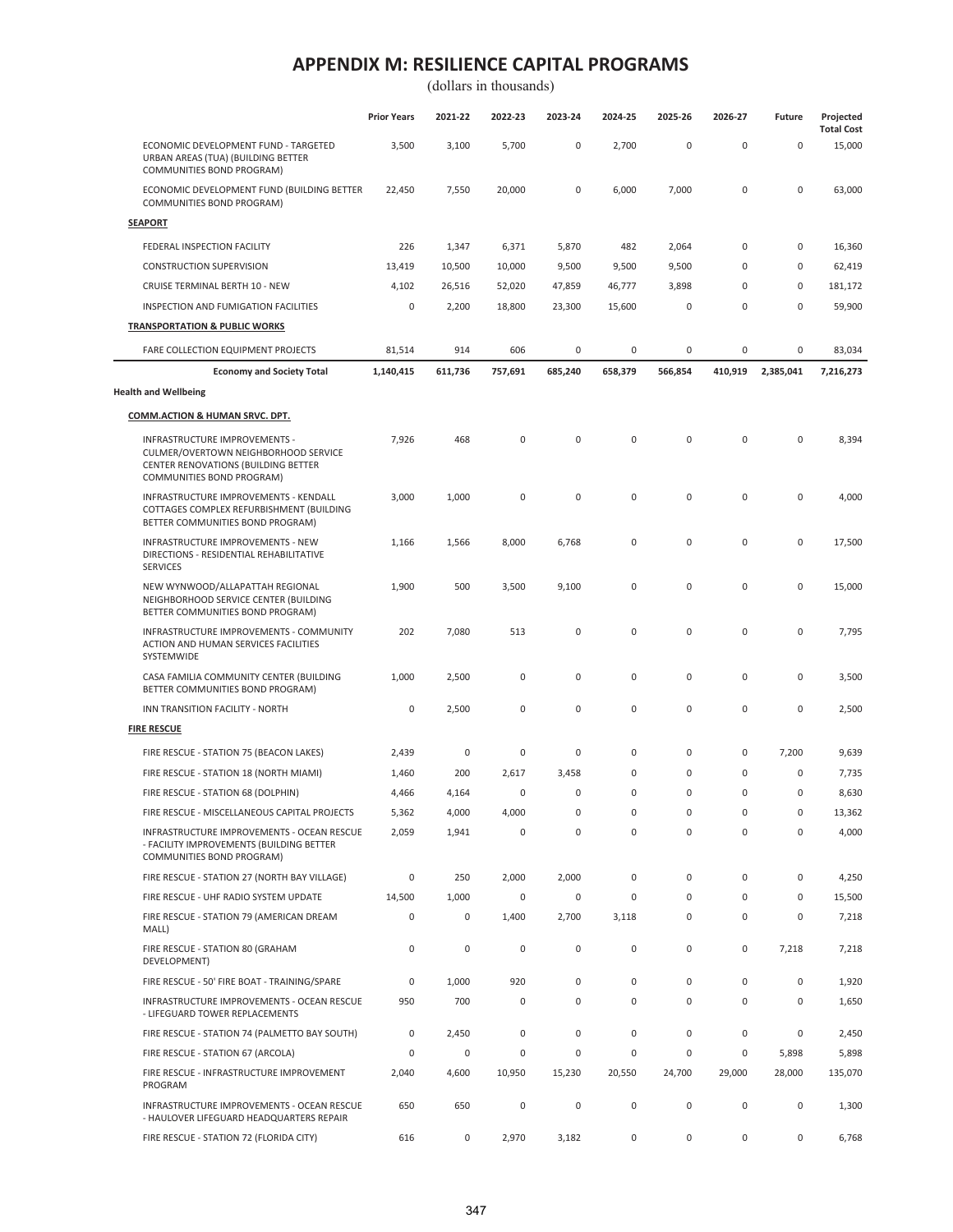|                                                                                                 | <b>Prior Years</b> | 2021-22 | 2022-23 | 2023-24 | 2024-25     | 2025-26      | 2026-27     | Future | Projected<br><b>Total Cost</b> |
|-------------------------------------------------------------------------------------------------|--------------------|---------|---------|---------|-------------|--------------|-------------|--------|--------------------------------|
| FIRE RESCUE - STATION 41 (WESTWOOD LAKE)<br>PERMANENT                                           | 392                | 825     | 2,905   | 3,238   | $\mathsf 0$ | $\pmb{0}$    | $\pmb{0}$   | 0      | 7,360                          |
| FIRE RESCUE - STATION 71 (EUREKA) TEMPORARY                                                     | 50                 | 2,400   | 0       | 0       | $\mathbf 0$ | 0            | $\pmb{0}$   | 0      | 2,450                          |
| FIRE RESCUE - FLEET SHOP                                                                        | 0                  | 18,000  | 1,400   | 0       | $\mathbf 0$ | $\mathbf{0}$ | $\pmb{0}$   | 0      | 19,400                         |
| FIRE RESCUE - 38' RAPID RESPONSE VESSELS                                                        | 0                  | 1,230   | 0       | 0       | $\mathsf 0$ | $\mathbf 0$  | $\pmb{0}$   | 0      | 1,230                          |
| <b>INTERNAL SERVICES</b>                                                                        |                    |         |         |         |             |              |             |        |                                |
| DISTRICT 02 PRESERVATION OF AFFORDABLE<br>HOUSING AND EXPANSION OF HOME OWNERSHIP               | 10,500             | 0       | 92      | 0       | 0           | 0            | 0           | 0      | 10,592                         |
| DISTRICT 05 PRESERVATION OF AFFORDABLE<br>HOUSING AND EXPANSION OF HOME OWNERSHIP               | 9,617              | 0       | 975     | 0       | 0           | 0            | 0           | 0      | 10,592                         |
| DISTRICT 10 PRESERVATION OF AFFORDABLE<br>HOUSING AND EXPANSION OF HOME OWNERSHIP               | 3,037              | 2,000   | 5,555   | 0       | $\mathsf 0$ | 0            | $\pmb{0}$   | 0      | 10,592                         |
| DISTRICT 06 PRESERVATION OF AFFORDABLE<br>HOUSING AND EXPANSION OF HOME OWNERSHIP               | 5,000              | 2,796   | 2,796   | 0       | $\mathsf 0$ | $\pmb{0}$    | $\pmb{0}$   | 0      | 10,592                         |
| DISTRICT 01 PRESERVATION OF AFFORDABLE<br>HOUSING AND EXPANSION OF HOME OWNERSHIP               | 10,068             | 262     | 262     | 0       | $\mathsf 0$ | 0            | $\pmb{0}$   | 0      | 10,592                         |
| DISTRICT 09 PRESERVATION OF AFFORDABLE<br>HOUSING AND EXPANSION OF HOME OWNERSHIP               | 9,250              | 1,233   | 109     | 0       | $\mathsf 0$ | $\mathbf{0}$ | $\pmb{0}$   | 0      | 10,592                         |
| DISTRICT 12 PRESERVATION OF AFFORDABLE<br>HOUSING AND EXPANSION OF HOME OWNERSHIP               | 10,040             | $\bf 0$ | 552     | 0       | $\mathbf 0$ | 0            | 0           | 0      | 10,592                         |
| DISTRICT 13 PRESERVATION OF AFFORDABLE<br>HOUSING AND EXPANSION OF HOME OWNERSHIP               | 5,196              | 1,000   | 1,500   | 2,896   | 0           | $\mathbf{0}$ | $\mathbf 0$ | 0      | 10,592                         |
| <b>ADMIN OFFICE OF THE COURTS</b>                                                               |                    |         |         |         |             |              |             |        |                                |
| MENTAL HEALTH DIVERSION FACILITY (BUILDING<br>BETTER COMMUNITIES BOND PROGRAM)                  | 50,800             | 300     | 0       | 0       | $\pmb{0}$   | $\mathbf 0$  | $\pmb{0}$   | 0      | 51,100                         |
| LIBRARY                                                                                         |                    |         |         |         |             |              |             |        |                                |
| MAIN BRANCH LIBRARY IMPROVEMENTS                                                                | 2,429              | 684     | 0       | 0       | $\mathsf 0$ | $\pmb{0}$    | $\pmb{0}$   | 0      | 3,113                          |
| CORAL GABLES BRANCH LIBRARY                                                                     | 2,443              | 2,500   | 1,282   | 0       | $\mathbf 0$ | $\mathbf{0}$ | 0           | 0      | 6,225                          |
| LEMON CITY BRANCH LIBRARY                                                                       | 627                | 346     | 0       | 0       | $\mathsf 0$ | 0            | $\pmb{0}$   | 0      | 973                            |
| NORTH DADE REGIONAL LIBRARY                                                                     | 3,609              | 50      | 0       | 0       | $\mathbf 0$ | 0            | 0           | 0      | 3,659                          |
| CULMER/OVERTOWN BRANCH LIBRARY                                                                  | 246                | 80      | 0       | 0       | $\mathbf 0$ | $\pmb{0}$    | $\pmb{0}$   | 0      | 326                            |
| ALLAPATTAH BRANCH LIBRARY                                                                       | 1,043              | 50      | 0       | 0       | $\mathbf 0$ | $\mathbf{0}$ | 0           | 0      | 1,093                          |
| KEY BISCAYNE BRANCH LIBRARY - REPLACEMENT<br>LIBRARY                                            | 285                | 3,000   | 4,000   | 1,986   | 0           | $\mathbf{0}$ | 0           | 0      | 9,271                          |
| WESTCHESTER REGIONAL LIBRARY                                                                    | 1,467              | 400     | 0       | 0       | $\mathsf 0$ | 0            | $\pmb{0}$   | 0      | 1,867                          |
| DORAL BRANCH - REPLACEMENT FOR STOREFRONT<br>LIBRARY                                            | 2,817              | 5,500   | 4,217   | 0       | $\mathbf 0$ | $\mathbf{0}$ | $\mathbf 0$ | 0      | 12,534                         |
| NORTH SHORE BRANCH LIBRARY                                                                      | 88                 | 0       | 0       | 0       | $\mathbf 0$ | 0            | 0           | 267    | 355                            |
| MISCELLANEOUS SYSTEMWIDE CAPITAL PROJECTS                                                       | 1,107              | 1,758   | 995     | 0       | 0           | $\mathbf{0}$ | 0           | 0      | 3,860                          |
| CHUCK PEZOLDT LIBRARY AND COMMUNITY CENTER                                                      | 791                | 2,000   | 2,204   | 0       | $\mathsf 0$ | $\mathbf 0$  | $\pmb{0}$   | 0      | 4,995                          |
| COCONUT GROVE BRANCH LIBRARY                                                                    | 770                | 400     | 0       | 0       | $\mathbf 0$ | 0            | 0           | 0      | 1,170                          |
| SOUTH DADE REGIONAL LIBRARY                                                                     | 364                | 3,810   | 2,500   | 1,294   | $\mathsf 0$ | 0            | $\pmb{0}$   | 0      | 7,968                          |
| NARANJA BRANCH LIBRARY                                                                          | 529                | 100     | 0       | 0       | 0           | 0            | 0           | 0      | 629                            |
| WESTCHESTER LIBRARY HEALTH AND WELLNESS<br><b>INFORMATION CENTER</b>                            | 1,596              | 100     | 0       | 0       | $\mathsf 0$ | 0            | $\pmb{0}$   | 0      | 1,696                          |
| CORAL REEF BRANCH LIBRARY                                                                       | 375                | 139     | 0       | 0       | $\mathsf 0$ | 0            | $\pmb{0}$   | 0      | 514                            |
| KENDALE LAKES BRANCH LIBRARY                                                                    | 60                 | 190     | 0       | 0       | $\mathbf 0$ | 0            | 0           | 0      | 250                            |
| MIAMI BEACH REGIONAL LIBRARY                                                                    | 700                | 300     | 0       | 0       | $\mathsf 0$ | 0            | $\pmb{0}$   | 0      | 1,000                          |
| WEST FLAGLER BRANCH LIBRARY                                                                     | 209                | 109     | 0       | 0       | 0           | 0            | 0           | 0      | 318                            |
| SOUTH SHORE BRANCH LIBRARY                                                                      | 250                | 2,000   | 250     | 0       | $\mathsf 0$ | 0            | $\pmb{0}$   | 0      | 2,500                          |
| <b>NON-DEPARTMENTAL</b>                                                                         |                    |         |         |         |             |              |             |        |                                |
| PARK AND RECREATIONAL FACILITIES - NORTH<br>MIAMI (BUILDING BETTER COMMUNITIES BOND<br>PROGRAM) | 250                | 250     | 2,500   | 2,000   | $\mathsf 0$ | 0            | $\pmb{0}$   | 0      | 5,000                          |
| PARKS, RECREATION AND OPEN SPACES                                                               |                    |         |         |         |             |              |             |        |                                |
| A.D. BARNES PARK (BUILDING BETTER<br>COMMUNITIES BOND PROGRAM)                                  | 1,623              | 600     | 1,000   | 777     | 0           | 0            | 0           | 0      | 4,000                          |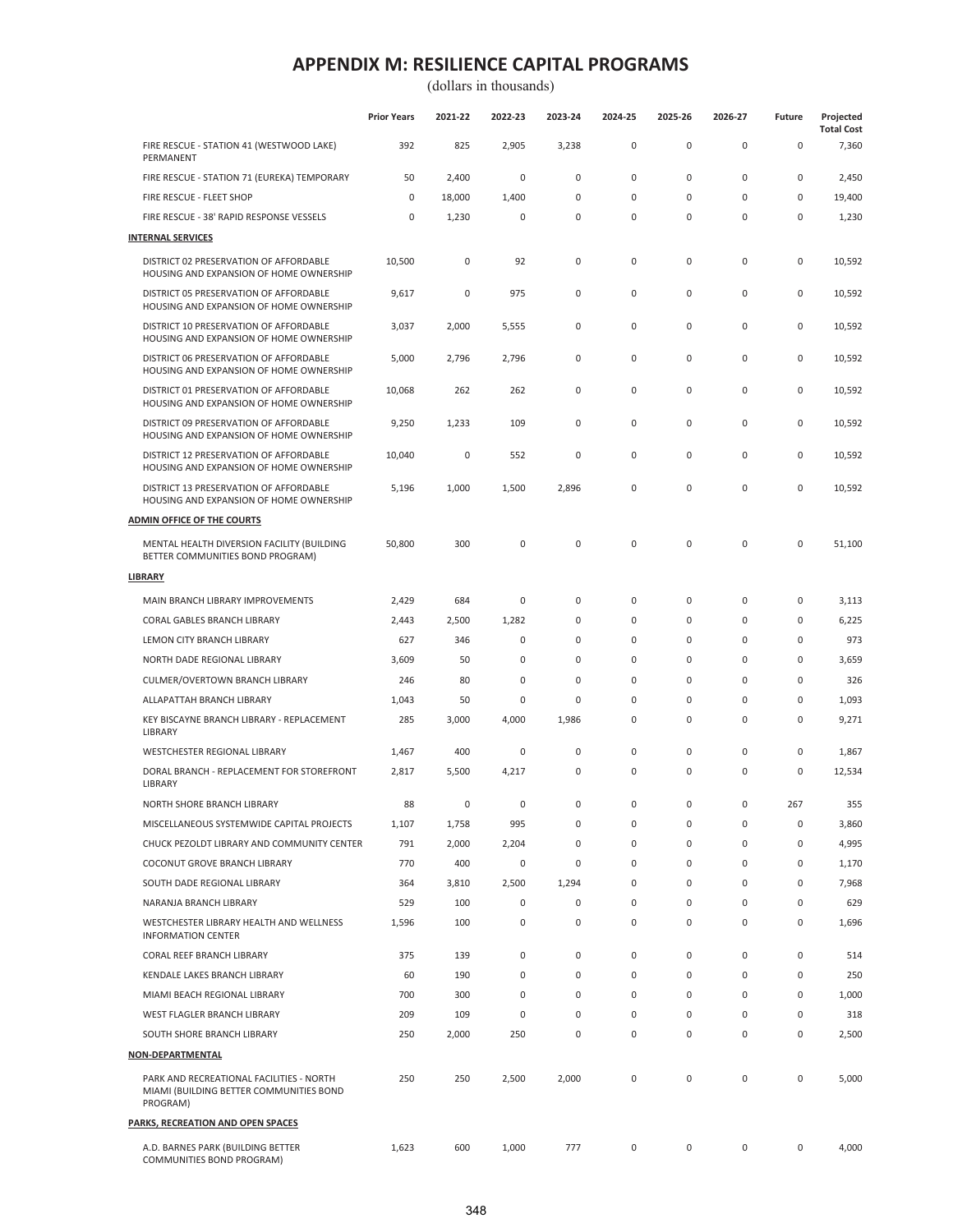|                                                                                 | <b>Prior Years</b> | 2021-22 | 2022-23     | 2023-24     | 2024-25     | 2025-26   | 2026-27 | <b>Future</b> | Projected<br><b>Total Cost</b> |
|---------------------------------------------------------------------------------|--------------------|---------|-------------|-------------|-------------|-----------|---------|---------------|--------------------------------|
| WEST KENDALL DISTRICT PARK (BUILDING BETTER<br>COMMUNITIES BOND PROGRAM)        | 2,924              | 6,716   | 6,534       | 6,826       | $\pmb{0}$   | 0         | 0       | $\mathbf{0}$  | 23,000                         |
| SOUTH DADE PARK (BUILDING BETTER<br>COMMUNITIES BOND PROGRAM)                   | 4,924              | 40      | 36          | 0           | $\mathbf 0$ | 0         | 0       | 0             | 5,000                          |
| WEST PERRINE PARK (BUILDING BETTER<br>COMMUNITIES BOND PROGRAM)                 | 4,983              | 17      | 0           | $\bf 0$     | $\mathbf 0$ | 0         | 0       | 0             | 5,000                          |
| COMMUNITY DEVELOPMENT BLOCK GRANT (CDBG)<br>PARK CAPITAL IMPROVEMENTS           | 222                | 379     | 210         | 0           | 0           | 0         | 0       | $\mathbf 0$   | 811                            |
| KENDALL INDIAN HAMMOCKS PARK (BUILDING<br>BETTER COMMUNITIES BOND PROGRAM)      | 4,741              | 100     | 450         | 0           | 1,409       | 0         | 0       | 0             | 6,700                          |
| SOUTHRIDGE PARK (BUILDING BETTER<br>COMMUNITIES BOND PROGRAM)                   | 3,384              | 580     | 4,171       | 1,027       | $\pmb{0}$   | 0         | 0       | 0             | 9,162                          |
| WILD LIME PARK (BUILDING BETTER COMMUNITIES<br><b>BOND PROGRAM)</b>             | 50                 | 50      | 200         | 420         | $\pmb{0}$   | 0         | 0       | 0             | 720                            |
| HAULOVER PARK (BUILDING BETTER COMMUNITIES<br><b>BOND PROGRAM)</b>              | 13,025             | 650     | 4,965       | 4,486       | 1,000       | 0         | 0       | 0             | 24,126                         |
| COUNTRY LAKE PARK (BUILDING BETTER<br>COMMUNITIES BOND PROGRAM)                 | 875                | 40      | $\bf 0$     | 0           | $\mathbf 0$ | 85        | 0       | 0             | 1,000                          |
| CHAPMAN FIELD PARK (BUILDING BETTER<br>COMMUNITIES BOND PROGRAM)                | 3,171              | 1,150   | 678         | 0           | 0           | 0         | 0       | 0             | 5,000                          |
| BISCAYNE SHORES AND GARDENS PARK (BUILDING<br>BETTER COMMUNITIES BOND PROGRAM)  | 1,479              | 21      | 0           | 0           | 0           | 0         | 0       | 0             | 1,500                          |
| HOMESTEAD AIR RESERVE PARK (BUILDING BETTER<br>COMMUNITIES BOND PROGRAM)        | 2,248              | 100     | 556         | 5,000       | 7,153       | 0         | 0       | 0             | 15,057                         |
| NORTH TRAIL PARK (BUILDING BETTER<br>COMMUNITIES BOND PROGRAM)                  | 1,944              | 3,065   | 150         | $\bf 0$     | $\mathbf 0$ | 0         | 0       | 0             | 5,159                          |
| LAGO MAR PARK (BUILDING BETTER COMMUNITIES<br><b>BOND PROGRAM)</b>              | 356                | 100     | 347         | 197         | $\pmb{0}$   | 0         | 0       | 0             | 1,000                          |
| CAMP OWAISSA BAUER (BUILDING BETTER<br>COMMUNITIES BOND PROGRAM)                | 916                | 0       | 83          | $\mathbf 0$ | $\mathbf 0$ | 0         | 0       | 0             | 1,000                          |
| TAMIAMI PARK (BUILDING BETTER COMMUNITIES<br><b>BOND PROGRAM)</b>               | 2,326              | 168     | 250         | 500         | 3,000       | 1,756     | 0       | 0             | 8,000                          |
| JEFFERSON REAVES SR. PARK (BUILDING BETTER<br>COMMUNITIES BOND PROGRAM)         | 103                | 97      | 0           | $\mathbf 0$ | $\mathbf 0$ | 0         | 0       | 0             | 200                            |
| OAK GROVE PARK (BUILDING BETTER COMMUNITIES<br><b>BOND PROGRAM)</b>             | 521                | 397     | 0           | $\mathbf 0$ | $\pmb{0}$   | 0         | 0       | 0             | 918                            |
| MEDSOUTH PARK (BUILDING BETTER COMMUNITIES<br><b>BOND PROGRAM)</b>              | 25                 | 50      | 250         | $\mathsf 0$ | $\pmb{0}$   | 0         | 0       | 0             | 325                            |
| EDEN LAKES PARK (BUILDING BETTER COMMUNITIES<br><b>BOND PROGRAM)</b>            | 1,240              | 80      | 180         | 0           | $\pmb{0}$   | 0         | 0       | 0             | 1,500                          |
| <b>CHUCK PEZOLDT PARK</b>                                                       | 558                | 75      | 1,905       | 1,812       | 0           | 0         | 0       | 0             | 4,350                          |
| GREYNOLDS PARK (BUILDING BETTER COMMUNITIES<br><b>BOND PROGRAM)</b>             | 6,414              | 280     | 306         | 0           | 0           | 0         | 0       | 0             | 7,000                          |
| KENDALL SOCCER PARK (BUILDING BETTER<br>COMMUNITIES BOND PROGRAM)               | 3,446              | 554     | $\mathsf 0$ | $\mathbf 0$ | $\pmb{0}$   | 0         | 0       | 0             | 4,000                          |
| <b>IVES ESTATES DISTRICT PARK (BUILDING BETTER</b><br>COMMUNITIES BOND PROGRAM) | 3,351              | 772     | 850         | 750         | 2,966       | 4,011     | 0       | 0             | 12,700                         |
| CAMP MATECUMBE (BUILDING BETTER<br>COMMUNITIES BOND PROGRAM)                    | 3,137              | 20      | 80          | 500         | 1,500       | 763       | 0       | 0             | 6,000                          |
| HOMESTEAD BAYFRONT PARK - BUILDING BETTER<br>COMMUNITIES BOND PROGRAM           | 3,925              | 0       | $\mathsf 0$ | 74          | $\pmb{0}$   | $\pmb{0}$ | 0       | 0             | 4,000                          |
| TROPICAL PARK (BUILDING BETTER COMMUNITIES<br><b>BOND PROGRAM)</b>              | 15,145             | 600     | 50          | 50          | $\pmb{0}$   | 355       | 0       | 0             | 16,200                         |
| LARRY AND PENNY THOMPSON PARK (BUILDING<br>BETTER COMMUNITIES BOND PROGRAM)     | 7,084              | 458     | 0           | 0           | $\pmb{0}$   | $\pmb{0}$ | 0       | 0             | 7,542                          |
| CHARLES DEERING ESTATE (BUILDING BETTER<br>COMMUNITIES BOND PROGRAM)            | 5,081              | 1,619   | 548         | 0           | $\pmb{0}$   | 0         | 0       | 0             | 7,248                          |
| COUNTRY VILLAGE PARK (BUILDING BETTER<br>COMMUNITIES BOND PROGRAM)              | 1,403              | 90      | 5           | 0           | $\pmb{0}$   | 0         | 0       | 0             | 1,498                          |
| ARCOLA LAKES PARK (BUILDING BETTER<br>COMMUNITIES BOND PROGRAM)                 | 5,791              | 109     | 100         | 0           | $\mathbf 0$ | 0         | 0       | 0             | 6,000                          |
| CRANDON PARK (BUILDING BETTER COMMUNITIES<br><b>BOND PROGRAM)</b>               | 16,412             | 700     | 2,378       | 1,150       | 1,500       | 2,800     | 5,000   | 52,295        | 82,234                         |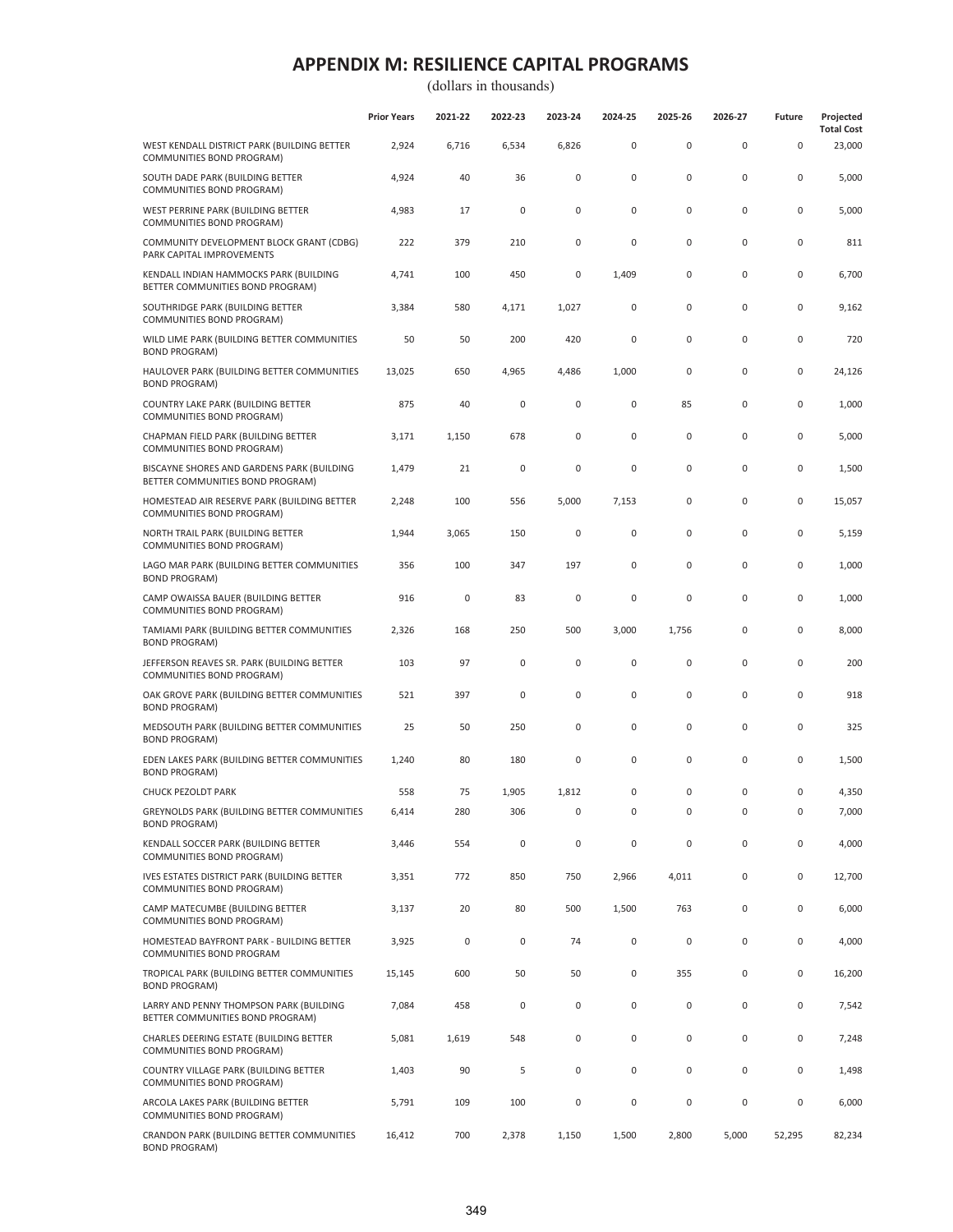(dollars in thousands)

|                                                                                                                 | <b>Prior Years</b>  | 2021-22 | 2022-23     | 2023-24     | 2024-25     | 2025-26     | 2026-27     | Future              | Projected<br><b>Total Cost</b> |
|-----------------------------------------------------------------------------------------------------------------|---------------------|---------|-------------|-------------|-------------|-------------|-------------|---------------------|--------------------------------|
| REDLAND FRUIT AND SPICE PARK (BUILDING BETTER<br>COMMUNITIES BOND PROGRAM)                                      | 2,801               | 150     | $\mathsf 0$ | 1,049       | $\mathsf 0$ | $\mathsf 0$ | 0           | 0                   | 4,000                          |
| AMELIA EARHART PARK (BUILDING BETTER<br>COMMUNITIES BOND PROGRAM)                                               | 6,195               | 662     | 708         | 13,400      | 2,035       | $\mathsf 0$ | 0           | $\mathsf 0$         | 23,000                         |
| TRAIL GLADES RANGE (BUILDING BETTER<br>COMMUNITIES BOND PROGRAM)                                                | 8,734               | 300     | 66          | $\mathsf 0$ | $\mathsf 0$ | $\mathsf 0$ | 0           | 0                   | 9,100                          |
| BISCAYNE SHORES AND GARDENS - COMMUNITY<br>CENTER (BUILDING BETTER COMMUNITIES BOND<br>PROGRAM)                 | 1,114               | 130     | 256         | $\pmb{0}$   | $\mathsf 0$ | $\mathsf 0$ | $\pmb{0}$   | $\mathsf 0$         | 1,500                          |
| ACADIA PARK (BUILDING BETTER COMMUNITIES<br><b>BOND PROGRAM)</b>                                                | 63                  | 17      | $\mathbf 0$ | $\mathsf 0$ | $\mathsf 0$ | $\mathsf 0$ | 0           | 1                   | 80                             |
| DEBBIE CURTIN PARK (BUILDING BETTER<br>COMMUNITIES BOND PROGRAM)                                                | 355                 | 20      | $\bf 0$     | $\mathsf 0$ | $\mathbf 0$ | $\mathsf 0$ | 0           | $\mathsf 0$         | 375                            |
| LAKE STEVENS PARK (BUILDING BETTER<br>COMMUNITIES BOND PROGRAM)                                                 | 418                 | 1,430   | 452         | $\mathsf 0$ | 0           | $\mathsf 0$ | 0           | 0                   | 2,300                          |
| DISTRICT 5 - GREEN AREAS (BUILDING BETTER<br>COMMUNITIES BOND PROGRAM)                                          | 50                  | 450     | 150         | $\mathsf 0$ | $\pmb{0}$   | $\mathsf 0$ | $\pmb{0}$   | $\mathsf 0$         | 650                            |
| <b>POLICE</b>                                                                                                   |                     |         |             |             |             |             |             |                     |                                |
| LONG DISTANCE FIREARM RANGE - RANGE TOWER<br>AND TARGET SYSTEMS                                                 | 171                 | 230     | 450         | $\mathsf 0$ | $\mathsf 0$ | $\mathsf 0$ | 0           | $\mathsf 0$         | 851                            |
| INFRASTRUCTURE IMPROVEMENTS - MIAMI-DADE<br>PUBLIC SAFETY TRAINING INSTITUTE                                    | 8,791               | 1,523   | 0           | $\mathsf 0$ | $\mathsf 0$ | $\mathsf 0$ | 0           | 0                   | 10,314                         |
| <b>CIVIL PROCESS AUTOMATION</b>                                                                                 | 1,370               | 316     | $\mathsf 0$ | $\mathsf 0$ | $\mathbf 0$ | $\mathsf 0$ | 0           | $\mathsf{O}\xspace$ | 1,686                          |
| INFRASTRUCTURE IMPROVEMENTS -<br>CONFERENCE/TRAINING ROOMS - UPGRADES AT<br>VARIOUS POLICE FACILITIES (PHASE 2) | 134                 | 116     | $\mathsf 0$ | $\mathsf 0$ | $\mathsf 0$ | $\mathsf 0$ | 0           | 0                   | 250                            |
| NEIGHBORHOOD SAFETY INITIATIVE (NSI)                                                                            | 6,641               | 2,725   | $\bf 0$     | $\mathsf 0$ | $\mathsf 0$ | $\mathsf 0$ | 0           | $\mathsf{O}\xspace$ | 9,366                          |
| PROPERTY AND EVIDENCE BUREAU IMPROVEMENTS                                                                       | 200                 | 94      | $\bf 0$     | $\mathsf 0$ | $\mathbf 0$ | $\mathsf 0$ | $\pmb{0}$   | $\mathsf{O}\xspace$ | 294                            |
| LAW ENFORCEMENT RECORDS MANAGEMENT<br>SYSTEM (LERMS)                                                            | $\pmb{0}$           | 3,150   | 5,389       | 2,018       | $\mathsf 0$ | $\mathsf 0$ | 0           | 0                   | 10,557                         |
| POLICE EQUIPMENT - PORTABLE FORTS                                                                               | $\pmb{0}$           | 330     | $\bf 0$     | $\mathsf 0$ | $\mathsf 0$ | $\mathsf 0$ | 0           | 0                   | 330                            |
| POLICE - HELICOPTER FLEET REPLACEMENT                                                                           | 0                   | 12,000  | 12,000      | 0           | $\mathsf 0$ | $\mathsf 0$ | $\pmb{0}$   | $\mathsf{O}\xspace$ | 24,000                         |
| SOCIAL MEDIA ANALYTICS SOFTWARE                                                                                 | 370                 | 225     | $\mathbf 0$ | $\mathsf 0$ | $\mathsf 0$ | $\mathsf 0$ | $\pmb{0}$   | $\mathsf{O}\xspace$ | 595                            |
| SHAREPOINT PLATFORM - UPGRADE                                                                                   | 150                 | 968     | 0           | 0           | $\mathbf 0$ | $\mathbf 0$ | $\mathbf 0$ | $\mathsf{O}\xspace$ | 1,118                          |
| 911 INTRADO CPE UPGRADE                                                                                         | 1,990               | 1,700   | $\bf 0$     | $\mathsf 0$ | $\mathsf 0$ | $\mathsf 0$ | $\pmb{0}$   | $\mathsf{O}\xspace$ | 3,690                          |
| PUBLIC HOUSING & COMMUNITY DEV                                                                                  |                     |         |             |             |             |             |             |                     |                                |
| REDEVELOPMENT OF CULMER PLACE AND CULMER<br><b>GARDENS</b>                                                      | $\mathbf 0$         | 2,767   | 923         | $\mathsf 0$ | $\mathsf 0$ | $\mathsf 0$ | 0           | $\mathsf{O}\xspace$ | 3,690                          |
| NON-DWELLING STRUCTURAL IMPROVEMENTS<br>(CAPITAL FUND PROGRAM (CFP))                                            | 215                 | 35      | 25          | 50          | 25          | $\mathsf 0$ | $\pmb{0}$   | $\mathsf{O}\xspace$ | 350                            |
| SITE IMPROVEMENTS AND DWELLING STRUCTURES<br>(CAPITAL FUND PROGRAMS (CFP))                                      | 19,354              | 5,409   | 6,379       | 5,968       | 5,927       | $\pmb{0}$   | 0           | 0                   | 43,037                         |
| ARCHITECTURAL AND INSPECTION SERVICES<br>(CAPITAL FUND PROGRAMS (CFP))                                          | 4,120               | 1,100   | 1,000       | 1,000       | 651         | $\mathsf 0$ | 0           | 0                   | 7,871                          |
| LIBERTY SQUARE AND LINCOLN GARDENS                                                                              | 33,273              | 7,792   | 2,000       | 2,000       | 935         | $\mathsf 0$ | 0           | 0                   | 46,000                         |
| REDEVELOPMENT OF RAINBOW VILLAGE AND GWEN<br>CHERRY 23                                                          | 300                 | 200     | $\mathbf 0$ | $\pmb{0}$   | 0           | $\mathsf 0$ | $\pmb{0}$   | $\mathsf{O}\xspace$ | 500                            |
| REDEVELOPMENT OF PUBLIC AND AFFORDABLE<br><b>HOUSING</b>                                                        | $\mathsf{O}\xspace$ | 13,625  | 12,375      | $\mathsf 0$ | $\mathsf 0$ | $\pmb{0}$   | 0           | 0                   | 26,000                         |
| <b>SOLID WASTE MANAGEMENT</b>                                                                                   |                     |         |             |             |             |             |             |                     |                                |
| MOSQUITO CONTROL AND HABITAT MANAGEMENT<br><b>BUILDING</b>                                                      | 0                   | 470     | 285         | 3,885       | 2,930       | $\pmb{0}$   | 0           | 0                   | 7,570                          |
| <b>TRANSPORTATION &amp; PUBLIC WORKS</b>                                                                        |                     |         |             |             |             |             |             |                     |                                |
| <b>VISION ZERO</b>                                                                                              | $\mathsf{O}\xspace$ | 5,008   | 1,822       | 1,680       | 1,621       | 3,129       | 484         | 0                   | 13,744                         |
| <b>Health and Wellbeing Total</b>                                                                               | 405,377             | 173,000 | 141,527     | 108,472     | 56,321      | 37,599      | 34,484      | 100,878             | 1,057,658                      |
| <b>Infrastructure and Environment</b>                                                                           |                     |         |             |             |             |             |             |                     |                                |
| <b>ANIMAL SERVICES</b>                                                                                          |                     |         |             |             |             |             |             |                     |                                |
| INFRASTRUCTURE IMPROVEMENTS - ANIMAL                                                                            | 605                 |         |             | 0           | 0           | 0           | 0           | 0                   |                                |
| SERVICES FACILITIES SYSTEMWIDE                                                                                  |                     | 2,738   | 1,661       |             |             |             |             |                     | 5,004                          |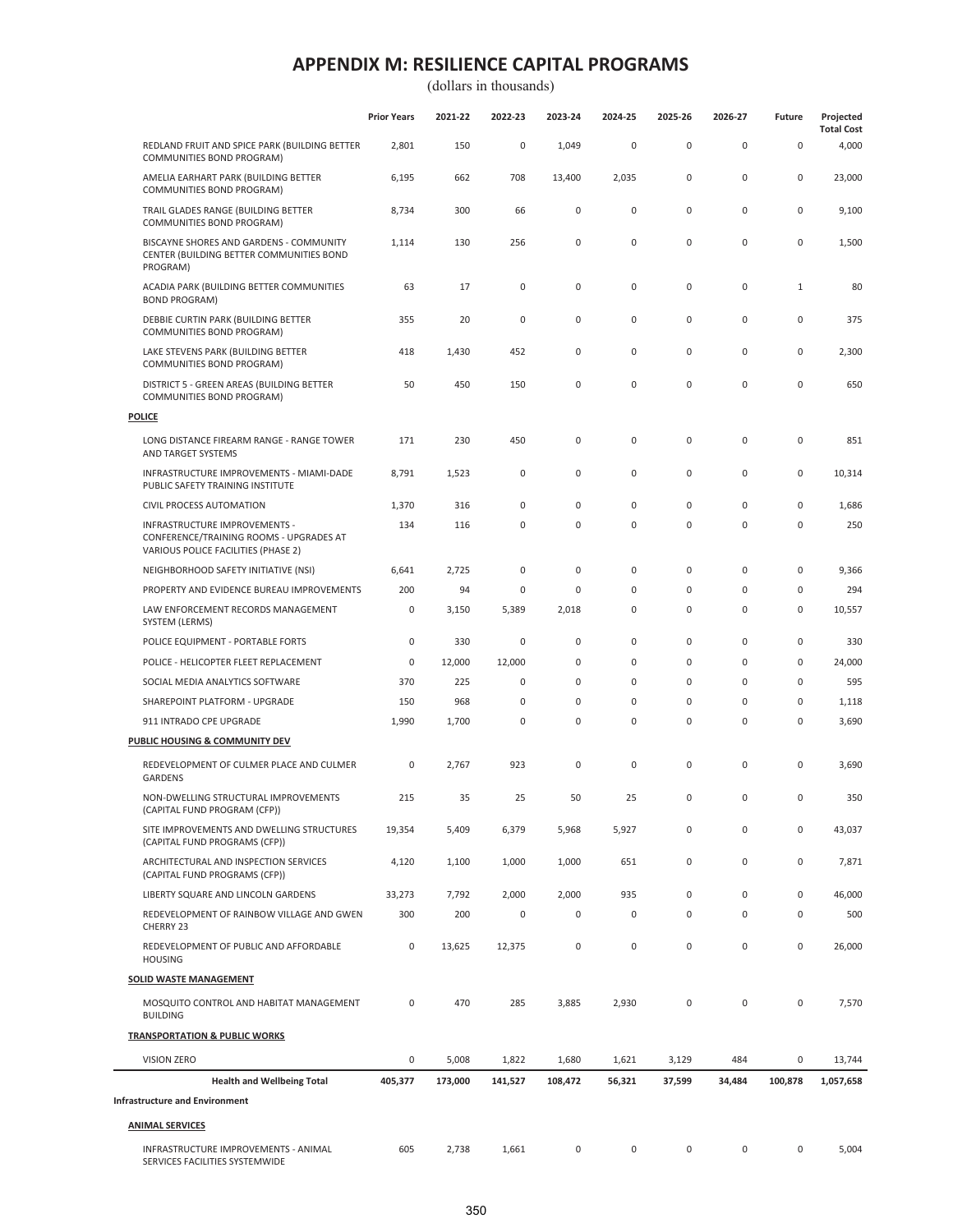|                                                                                                                             | <b>Prior Years</b> | 2021-22 | 2022-23     | 2023-24     | 2024-25      | 2025-26     | 2026-27     | <b>Future</b> | Projected<br><b>Total Cost</b> |
|-----------------------------------------------------------------------------------------------------------------------------|--------------------|---------|-------------|-------------|--------------|-------------|-------------|---------------|--------------------------------|
| <b>COMMUNICATIONS &amp; CUSTOMER EXPERIENCE</b>                                                                             |                    |         |             |             |              |             |             |               |                                |
| AUDIO VIDEO CAMERAS AND ACCESSORIES                                                                                         | 0                  | 200     | $\mathsf 0$ | $\mathbf 0$ | $\mathbf 0$  | $\mathbf 0$ | $\mathsf 0$ | 0             | 200                            |
| CHAMBERS SPEAKERS AND LIGHTING SYSTEM                                                                                       | 0                  | 200     | $\mathbf 0$ | 0           | $\mathbf 0$  | $\mathbf 0$ | $\mathbf 0$ | 0             | 200                            |
| AV EQUIPMENT AND INFRASTRUCTURE UPGRADE                                                                                     | 0                  | 500     | 1,500       | $\mathbf 0$ | $\mathbf 0$  | $\mathbf 0$ | $\mathsf 0$ | 0             | 2,000                          |
| <b>CORRECTIONS &amp; REHABILITATION</b>                                                                                     |                    |         |             |             |              |             |             |               |                                |
| INFRASTRUCTURE IMPROVEMENTS - METRO WEST<br><b>DETENTION CENTER - INMATE HOUSING</b><br><b>IMPROVEMENT</b>                  | 3,188              | 382     | $\mathsf 0$ | $\mathbf 0$ | $\mathbf 0$  | $\mathbf 0$ | $\mathsf 0$ | 0             | 3,570                          |
| INFRASTRUCTURE IMPROVEMENTS - TURNER<br>GUILFORD KNIGHT CORRECTIONAL FACILITY -<br>RECREATION YARD STORE FRONTS             | 250                | 250     | $\mathsf 0$ | $\mathbf 0$ | $\pmb{0}$    | $\mathbf 0$ | $\mathsf 0$ | 0             | 500                            |
| INFRASTRUCTURE IMPROVEMENTS - METRO WEST<br>DETENTION CENTER - EXTERIOR MECHANICAL ROOM<br><b>DOORS</b>                     | 200                | 50      | $\mathsf 0$ | $\mathbf 0$ | $\mathbf 0$  | $\mathbf 0$ | $\mathbf 0$ | 0             | 250                            |
| INFRASTRUCTURE IMPROVEMENTS - METRO WEST<br>DETENTION CENTER - ELEVATOR REFURBISHMENT                                       | 750                | 750     | 0           | 0           | 0            | 0           | $\mathbf 0$ | 0             | 1,500                          |
| <b>INFRASTRUCTURE IMPROVEMENTS - METRO WEST</b><br><b>DETENTION CENTER - FACILITY ROOF</b><br>REPLACEMENTS                  | 1,760              | 790     | $\mathsf 0$ | $\mathbf 0$ | $\mathbf 0$  | 0           | $\mathsf 0$ | 0             | 2,550                          |
| COMMUNICATIONS INFRASTRUCTURE EXPANSION                                                                                     | 1,000              | 300     | 250         | 0           | $\mathbf{0}$ | 0           | $\mathbf 0$ | 0             | 1,550                          |
| <b>INFRASTRUCTURE IMPROVEMENTS - TURNER</b><br>GUILFORD KNIGHT CORRECTIONAL FACILITY -<br><b>FACILITY ROOF REPLACEMENTS</b> | 2,700              | 1,600   | $\mathsf 0$ | $\mathbf 0$ | $\pmb{0}$    | $\mathbf 0$ | $\mathsf 0$ | 0             | 4,300                          |
| INFRASTRUCTURE IMPROVEMENTS - CORRECTIONAL<br><b>FACILITIES SYSTEMWIDE</b>                                                  | 0                  | 18,124  | 20,000      | 10,000      | $\mathbf 0$  | 0           | $\mathbf 0$ | 0             | 48,124                         |
| <b>CULTURAL AFFAIRS</b>                                                                                                     |                    |         |             |             |              |             |             |               |                                |
| AFRICAN HERITAGE CULTURAL ARTS CENTER -<br>INFRASTRUCTURE IMPROVEMENTS                                                      | 4,857              | 300     | 0           | 0           | $\mathbf{0}$ | 0           | $\mathbf 0$ | 0             | 5,157                          |
| INFRASTRUCTURE IMPROVEMENTS - CULTURAL<br><b>FACILITIES SYSTEMWIDE</b>                                                      | 0                  | 7,273   | 23,850      | 28,125      | 20,427       | 2,000       | 2,000       | 2,000         | 85,675                         |
| <b>ELECTIONS</b>                                                                                                            |                    |         |             |             |              |             |             |               |                                |
| INFRASTRUCTURE IMPROVEMENTS - WAREHOUSE<br>MEZZANINE BUILD OUT                                                              | 130                | 2,012   | 2,330       | 0           | $\mathbf{0}$ | 0           | $\mathbf 0$ | 0             | 4,472                          |
| INFRASTRUCTURE IMPROVEMENTS - ELECTIONS<br>HEADQUARTERS SECURITY                                                            | 0                  | 500     | $\mathsf 0$ | $\mathbf 0$ | $\mathbf 0$  | 0           | $\mathsf 0$ | 0             | 500                            |
| <b>CYBERSECURITY SOFTWARE</b>                                                                                               | 0                  | 100     | $\mathsf 0$ | $\mathbf 0$ | $\mathbf 0$  | $\mathbf 0$ | $\mathbf 0$ | 0             | 100                            |
| <b>FINANCE</b>                                                                                                              |                    |         |             |             |              |             |             |               |                                |
| INFRASTRUCTURE IMPROVEMENTS - RECONFIGURE<br>25TH AND 26TH FLOORS                                                           | 400                | 2,200   | 0           | $\mathbf 0$ | $\mathbf 0$  | 0           | $\mathsf 0$ | 0             | 2,600                          |
| <b>FIRE RESCUE</b>                                                                                                          |                    |         |             |             |              |             |             |               |                                |
| <b>GENERATORS - REPLACEMENT</b>                                                                                             | 1,900              | 200     | $\mathsf 0$ | $\mathsf 0$ | $\mathsf 0$  | 0           | $\mathsf 0$ | 0             | 2,100                          |
| FIRE RESCUE - ENERGY EFFICIENCY PROJECTS                                                                                    | 3,000              | 7,800   | $\mathsf 0$ | 0           | 0            | 0           | 0           | 0             | 10,800                         |
| FIRE RESCUE - SOLAR INSTALLATIONS                                                                                           | 0                  | 400     | $\mathsf 0$ | $\mathbf 0$ | $\mathbf 0$  | $\mathbf 0$ | $\mathsf 0$ | 0             | 400                            |
| FIRE RESCUE - TRAFFIC SIGNAL INTERRUPTERS                                                                                   | 150                | 550     | $\mathbf 0$ | $\mathbf 0$ | $\mathbf 0$  | $\mathbf 0$ | $\mathbf 0$ | 0             | 700                            |
| FIRE RESCUE - UNINTERRUPTED POWER SUPPLY<br>(UPS) REPLACEMENT                                                               | 200                | 1,000   | $\mathsf 0$ | $\mathbf 0$ | $\mathbf 0$  | $\pmb{0}$   | $\mathsf 0$ | 0             | 1,200                          |
| <b>INFORMATION TECHNOLOGY DEPT</b>                                                                                          |                    |         |             |             |              |             |             |               |                                |
| DEPLOYMENT OF 800 MHZ PUBLIC SAFETY RADIO<br><b>SITES</b>                                                                   | 3,547              | 2,671   | 1,526       | 739         | 613          | 0           | 0           | 0             | 9,096                          |
| COMPUTER-AIDED DISPATCH (CAD) - REPLACEMENT                                                                                 | 7,613              | 15,292  | 7,900       | 18,179      | 3,350        | 4,100       | $\mathsf 0$ | 0             | 56,435                         |
| CLOUD INFRASTRUCTURE                                                                                                        | 14,231             | 3,626   | 2,980       | 1,172       | 5,078        | 0           | 0           | 0             | 27,087                         |
| VOICE OVER INTERNET PROTOCOL (VOIP) PROJECT                                                                                 | 3,631              | 1,293   | 1,015       | 934         | 1,296        | 0           | $\mathsf 0$ | 0             | 8,168                          |
| EDGE NETWORK PROJECT                                                                                                        | 11,534             | 4,255   | 3,983       | 4,434       | 4,864        | $\mathbf 0$ | $\mathsf 0$ | 0             | 29,070                         |
| CRIMINAL JUSTICE INFORMATION SYSTEM (CJIS) -<br><b>IMPLEMENTATION</b>                                                       | 8,485              | 15,439  | 14,025      | 15,066      | 2,989        | 541         | $\mathsf 0$ | 0             | 56,545                         |
| CYBERSECURITY STRATEGIC EVOLUTION PLAN                                                                                      | 2,637              | 2,444   | 2,519       | 6,042       | 2,124        | 0           | $\mathsf 0$ | 0             | 15,766                         |
| FIBER OPTIC INFRASTRUCUTRE EXPANSION                                                                                        | 0                  | 2,000   | 500         | 200         | $\mathbf 0$  | 0           | 0           | 0             | 2,700                          |
| <b>INTERNAL SERVICES</b>                                                                                                    |                    |         |             |             |              |             |             |               |                                |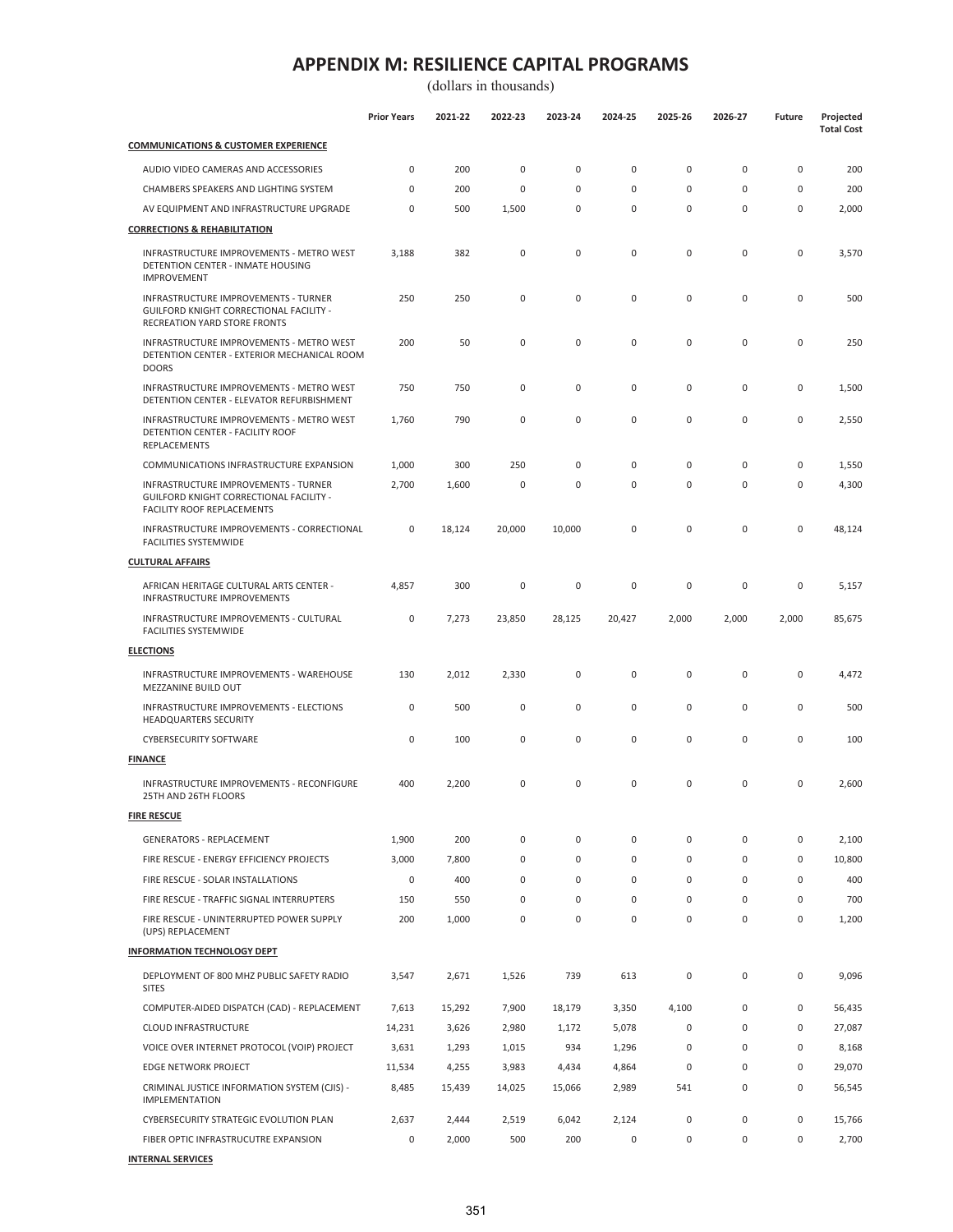|                                                                                                                 | <b>Prior Years</b> | 2021-22     | 2022-23     | 2023-24     | 2024-25     | 2025-26     | 2026-27     | Future              | Projected<br><b>Total Cost</b> |
|-----------------------------------------------------------------------------------------------------------------|--------------------|-------------|-------------|-------------|-------------|-------------|-------------|---------------------|--------------------------------|
| INFRASTRUCTURE IMPROVEMENTS - AMERICANS<br>WITH DISABILITIES ACT BARRIER REMOVAL<br><b>PROJECTS</b>             | 4,690              | 1,844       | 900         | $\mathsf 0$ | $\pmb{0}$   | $\mathsf 0$ | 0           | $\mathsf 0$         | 7,434                          |
| INFRASTRUCTURE IMPROVEMENTS - ISD FACILITIES<br>SYSTEMWIDE                                                      | 18,091             | 25,086      | 11,191      | 2,690       | 1,448       | 0           | 0           | 0                   | 58,505                         |
| INFRASTRUCTURE IMPROVEMENTS - FLEET<br><b>FACILITIES</b>                                                        | 0                  | 1,154       | 1,025       | 0           | 0           | 0           | 0           | 82,123              | 84,302                         |
| INFRASTRUCTURE IMPROVEMENTS - GOVERNMENT<br>FACILITIES SYSTEMWIDE (BUILDING BETTER<br>COMMUNITIES BOND PROGRAM) | 8,983              | 1,308       | 0           | $\mathsf 0$ | 0           | $\mathbf 0$ | 0           | 0                   | 10,291                         |
| CAROL GLASSMAN DONALDSON CENTER                                                                                 | 267                | 500         | 0           | $\mathsf 0$ | 0           | $\mathbf 0$ | $\pmb{0}$   | 0                   | 767                            |
| <u>NON-DEPARTMENTAL</u>                                                                                         |                    |             |             |             |             |             |             |                     |                                |
| INFRASTRUCTURE IMPROVEMENTS - COMMISSION<br>DISTRICT 12 (UMSA) (BUILDING BETTER<br>COMMUNITIES BOND PROGRAM)    | 500                | 441         | $\mathbf 0$ | $\mathsf 0$ | 0           | $\mathbf 0$ | 0           | 0                   | 941                            |
| INFRASTRUCTURE IMPROVEMENTS - COMMISSION<br>DISTRICT 05 (MIAMI BEACH)                                           | 0                  | 577         | 0           | $\mathsf 0$ | 0           | 0           | 0           | 0                   | 577                            |
| INFRASTRUCTURE IMPROVEMENTS - COMMISSION<br>DISTRICT 04 (UMSA) (BUILDING BETTER<br>COMMUNITIES BOND PROGRAM)    | 800                | 450         | 0           | $\mathsf 0$ | 0           | $\mathbf 0$ | 0           | 0                   | 1,250                          |
| REPAIRS AND RENOVATIONS - GENERAL<br>GOVERNMENT IMPROVEMENT PROGRAM                                             | 350                | 350         | 0           | 0           | 0           | 0           | 0           | 0                   | 700                            |
| BASEBALL - CAPITAL RESERVE FUND (PER<br>AGREEMENT)                                                              | 0                  | 750         | 0           | $\mathsf 0$ | 0           | $\mathbf 0$ | $\mathbf 0$ | 0                   | 750                            |
| QUALITY NEIGHBORHOOD IMPROVEMENT<br>PROGRAM (QNIP)                                                              | 12,498             | 21,473      | $\mathbf 0$ | $\mathsf 0$ | 0           | $\mathbf 0$ | 0           | 0                   | 33,971                         |
| FLAGLER STREET RECONSTRUCTION                                                                                   | 3,000              | 5,085       | 2,085       | $\mathbf 0$ | 0           | $\mathbf 0$ | 0           | 0                   | 10,170                         |
| ROADWAY IMPROVEMENTS                                                                                            | 840                | 6,669       | 0           | $\mathbf 0$ | 0           | $\mathbf 0$ | 0           | $\mathsf{O}\xspace$ | 7,509                          |
| DISTRICT 3 - NEIGHBORHOOD INFRASTRUCTURE<br>IMPROVEMENTS (BUILDING BETTER COMMUNTIES<br><b>BOND PROGRAM)</b>    | 2,200              | 1,800       | 29          | $\mathsf 0$ | 0           | $\mathsf 0$ | 0           | $\mathsf{O}\xspace$ | 4,029                          |
| INFRASTRUCTURE IMPROVEMENTS - UHF RADIO<br>COVERAGE IMPROVEMENT AND EQUIPMENT<br>REPLACEMENT                    | 0                  | 5,357       | 9,629       | 10,685      | 10,684      | $\mathsf 0$ | 0           | 0                   | 36,355                         |
| INFRASTRUCTURE IMPROVEMENTS - 800 MHZ<br>RADIO COVERAGE IMPROVEMENT AND EQUIPMENT<br>REPLACEMENT                | 0                  | 693         | 3,250       | 20,732      | 43,843      | $\mathbf 0$ | 0           | 0                   | 68,518                         |
| DRAINAGE AND STORM SYSTEM IMPROVEMENTS -<br>CITY OF MIAMI (BUILDING BETTER COMMUNITIES<br><b>BOND PROGRAM)</b>  | 10,155             | 4,845       | 0           | $\mathsf 0$ | $\mathbf 0$ | $\mathbf 0$ | $\pmb{0}$   | 0                   | 15,000                         |
| DISTRICT 1 - PARKS IMPROVEMENTS (BUILDING<br>BETTER COMMUNITIES BOND PROGRAM)                                   | 1,000              | 1,500       | 500         | $\mathsf 0$ | $\mathbf 0$ | $\mathbf 0$ | $\mathbf 0$ | $\mathbf 0$         | 3,000                          |
| INFRASTRUCTURE IMPROVEMENTS - SOUTH MIAMI<br>(BUILDING BETTER COMMUNITIES BOND PROGRAM)                         | 250                | 250         | 0           | 0           | 0           | 0           | 0           | 0                   | 500                            |
| INFRASTRUCTURE IMPROVEMENTS - PINECREST<br>(BUILDING BETTER COMMUNITIES BOND PROGRAM)                           | 250                | 250         | 0           | $\mathsf 0$ | 0           | $\mathsf 0$ | 0           | 0                   | 500                            |
| PARKS, RECREATION AND OPEN SPACES                                                                               |                    |             |             |             |             |             |             |                     |                                |
| RICKENBACKER CAUSEWAY - ENTRYWAY GANTRY                                                                         | $\mathbf 0$        | $\mathsf 0$ | 1,300       | $\mathsf 0$ | 0           | 0           | 0           | 0                   | 1,300                          |
| RICKENBACKER CAUSEWAY - HOBIE NORTH SIDE<br><b>BARRIER</b>                                                      | 766                | 325         | 8,309       | $\mathsf 0$ | 0           | $\mathsf 0$ | 0           | $\mathsf{O}\xspace$ | 9,400                          |
| MARVA BANNERMAN PARK (BUILDING BETTER<br>COMMUNITIES BOND PROGRAM)                                              | 87                 | $\mathsf 0$ | 63          | $\mathsf 0$ | 0           | $\mathsf 0$ | 0           | 0                   | 150                            |
| ADA ACCESSIBILITY IMPROVEMENTS - TAMIAMI<br>PARK                                                                | 192                | 100         | 83          | $\mathsf 0$ | 0           | $\mathsf 0$ | 0           | 0                   | 374                            |
| BIKE PATH - IMPROVEMENTS ON SNAPPER CREEK<br>TRAIL (BUILDING BETTER COMMUNITIES BOND<br>PROGRAM)                | 15                 | 15          | 285         | 903         | 545         | $\mathsf 0$ | 0           | 0                   | 1,764                          |
| LOCAL PARKS - COMMISSION DISTRICT 10 (BUILDING<br>BETTER COMMUNITIES BOND PROGRAM)                              | 1,452              | $\mathsf 0$ | $\mathsf 0$ | $\mathsf 0$ | 0           | 648         | 0           | 0                   | 2,100                          |
| MATHESON HAMMOCK PARK (BUILDING BETTER<br>COMMUNITIES BOND PROGRAM)                                             | 3,257              | 300         | 2,444       | $\mathsf 0$ | 0           | $\mathsf 0$ | 0           | 0                   | 6,000                          |
| ADA ACCESSIBILITY IMPROVEMENTS - HAULOVER<br>PARK                                                               | 166                | 100         | 33          | $\mathsf 0$ | 0           | $\mathsf 0$ | 0           | 0                   | 298                            |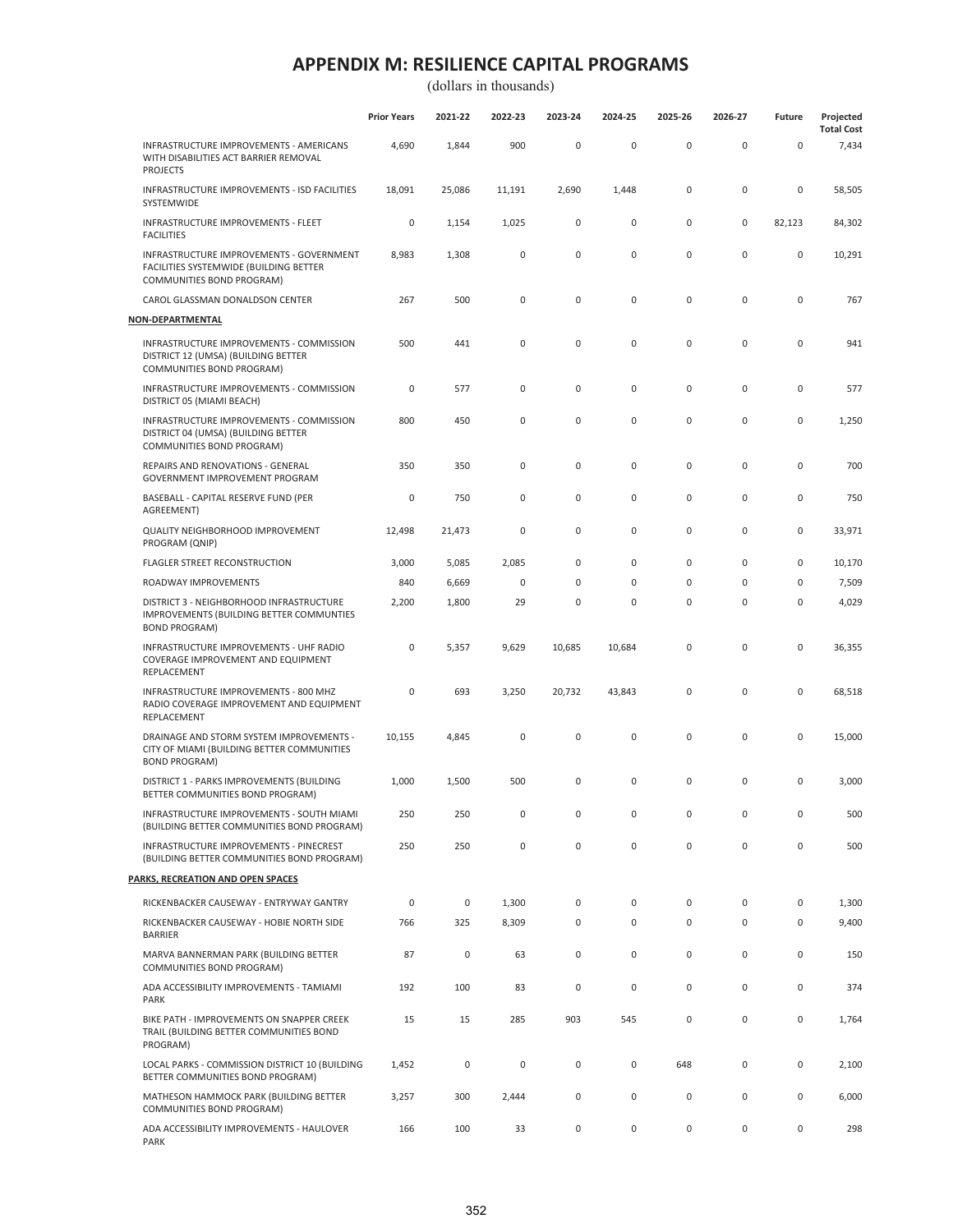|                                                                                                           | <b>Prior Years</b> | 2021-22 | 2022-23     | 2023-24 | 2024-25      | 2025-26 | 2026-27   | <b>Future</b>       | Projected<br><b>Total Cost</b> |
|-----------------------------------------------------------------------------------------------------------|--------------------|---------|-------------|---------|--------------|---------|-----------|---------------------|--------------------------------|
| ADA ACCESSIBILITY IMPROVEMENTS - BLACK POINT<br><b>PARK</b>                                               | 144                | 20      | 34          | 0       | $\mathbf 0$  | 0       | 0         | $\mathsf{O}\xspace$ | 198                            |
| GREENWAYS AND TRAILS - COMMISSION DISTRICT 1<br>(BUILDING BETTER COMMUNITIES BOND PROGRAM)<br>(PROJ #51)  | 3,916              | 15      | 43          | 250     | 142          | 0       | $\pmb{0}$ | 0                   | 4,366                          |
| LOCAL PARKS - COMMISSION DISTRICT 02 (BUILDING<br>BETTER COMMUNITIES BOND PROGRAM)                        | 3,792              | 208     | 0           | 0       | $\mathbf 0$  | 0       | 0         | 0                   | 4,000                          |
| BIKE PATH - IMPROVEMENTS ALONG SFWMD<br>CANALS (BUILDING BETTER COMMUNITIES BOND<br>PROGRAM)              | 513                | 0       | $\mathbf 0$ | 602     | 1,390        | 495     | 0         | 0                   | 3,000                          |
| ADA ACCESSIBILITY IMPROVEMENTS - LARRY AND<br>PENNY THOMPSON PARK                                         | 246                | 37      | 0           | 0       | $\mathbf 0$  | 0       | 0         | $\mathbf 0$         | 283                            |
| ADA ACCESSIBILITY IMPROVEMENTS - AMELIA<br><b>EARHART PARK</b>                                            | 105                | 116     | 0           | 0       | $\mathbf 0$  | 0       | 0         | 0                   | 221                            |
| GREENWAYS AND TRAILS - COMMISSION DISTRICT 8<br>(BUILDING BETTER COMMUNITIES BOND PROGRAM)<br>(PROJ #51)  | 5,803              | 0       | 0           | 46      | $\mathbf 0$  | 0       | $\pmb{0}$ | 0                   | 5,849                          |
| BIKE PATH - IMPROVEMENTS ON SNAKE CREEK<br>BRIDGE (BUILDING BETTER COMMUNITIES BOND<br>PROGRAM)           | 140                | 150     | 350         | 130     | 557          | 500     | 50        | 0                   | 1,877                          |
| GREENWAYS AND TRAILS - COMMISSION DISTRICT 9<br>(BUILDING BETTER COMMUNITIES BOND PROGRAM)<br>(PROJ #51)  | 1,037              | 1,208   | 1,629       | 2,100   | 1,370        | 234     | 0         | 0                   | 7,578                          |
| ADA ACCESSIBILITY IMPROVEMENTS - MATHESON<br><b>HAMMOCK PARK</b>                                          | 122                | 100     | 24          | 0       | $\mathbf 0$  | 0       | 0         | 0                   | 247                            |
| LOCAL PARKS - COMMISSION DISTRICT 11 (BUILDING<br>BETTER COMMUNITIES BOND PROGRAM)                        | 3,171              | 0       | 0           | 0       | 51           | 0       | 0         | 0                   | 3,221                          |
| LOCAL PARKS - COMMISSION DISTRICT 04 (BUILDING<br>BETTER COMMUNITIES BOND PROGRAM)                        | 193                | 125     | 9           | 0       | $\mathbf 0$  | 0       | 0         | 0                   | 327                            |
| ADA ACCESSIBILITY IMPROVEMENTS - TROPICAL<br><b>PARK</b>                                                  | 196                | 82      | 30          | 0       | $\pmb{0}$    | 0       | 0         | 0                   | 308                            |
| BIKE PATH - LUDLAM TRAIL                                                                                  | 26,793             | 5,662   | 5,600       | 2,850   | 6,532        | 12,414  | 20,000    | 49,163              | 129,015                        |
| INFRASTRUCTURE IMPROVEMENTS - BEACH<br>MAINTENANCE FACILITY (BUILDING BETTER<br>COMMUNITIES BOND PROGRAM) | 10                 | 0       | 490         | 0       | 0            | 0       | 0         | 0                   | 500                            |
| ADA ACCESSIBILITY IMPROVEMENTS - CRANDON<br>PARK                                                          | 101                | 134     | 100         | 0       | $\mathbf 0$  | 0       | 0         | 0                   | 335                            |
| LOCAL PARKS - COMMISSION DISTRICT 13 (BUILDING<br>BETTER COMMUNITIES BOND PROGRAM)                        | 1,503              | 150     | 450         | 375     | 305          | 0       | 0         | 0                   | 2,783                          |
| LOCAL PARK DEVELOPMENT - PARK BENEFIT<br>DISTRICT (PBD) NO. 3                                             | 7,854              | 3,279   | 3,204       | 3,304   | 1,831        | 901     | 0         | 0                   | 20,372                         |
| LOCAL PARK DEVELOPMENT - PARK BENEFIT<br>DISTRICT (PBD) NO. 1                                             | 5,112              | 2,308   | 3,631       | 3,631   | 2,969        | 187     | 0         | 0                   | 17,838                         |
| LOCAL PARK DEVELOPMENT - PARK BENEFIT<br>DISTRICT (PBD) NO. 2                                             | 11,086             | 4,080   | 4,080       | 4,080   | 1,573        | 0       | $\pmb{0}$ | 0                   | 24,899                         |
| RICKENBACKER CAUSEWAY - INFRASTRUCTURE<br><b>IMPROVEMENTS</b>                                             | 262                | 400     | 538         | 0       | $\mathbf 0$  | 0       | 0         | 0                   | 1,200                          |
| VENETIAN CAUSEWAY - INFRASTRUCTURE<br><b>IMPROVEMENTS</b>                                                 | 600                | 300     | 0           | 0       | $\mathbf 0$  | 0       | 0         | 0                   | 900                            |
| BICYCLE PROJECT - VENETIAN CAUSEWAY                                                                       | 200                | 950     | 0           | 0       | $\mathbf 0$  | 0       | 0         | 0                   | 1,150                          |
| VENETIAN CAUSEWAY - BRIDGE REPLACEMENT<br><b>MATCHING FUNDS</b>                                           | 2,234              | 6,500   | 3,000       | 3,000   | 7,000        | 0       | 0         | 0                   | 21,734                         |
| BICYCLE PROJECT - VIRGINIA KEY PARKING LOT<br><b>ENTRANCE</b>                                             | $\mathbf 0$        | 25      | 175         | 200     | $\mathbf 0$  | 0       | 0         | 0                   | 400                            |
| BICYCLE PROJECT - RICKENBACKER CAUSEWAY TOLL<br>PLAZA PHASE 2                                             | 450                | 150     | 0           | 0       | $\mathbf 0$  | 0       | 0         | 0                   | 600                            |
| BICYCLE PROJECT - RICKENBACKER CAUSEWAY                                                                   | 3,245              | 350     | $\mathbf 0$ | 0       | $\mathbf 0$  | 0       | 0         | 0                   | 3,595                          |
| RICKENBACKER CAUSEWAY - BRIDGE SCOUR STUDY<br><b>AND REPAIR</b>                                           | 200                | 1,700   | 0           | 0       | $\mathbf{0}$ | 0       | 0         | 0                   | 1,900                          |
| RICKENBACKER CAUSEWAY - BEAR CUT BRIDGE AND<br><b>WEST BRIDGE (STUDY)</b>                                 | 1,000              | 3,000   | 1,000       | 0       | $\mathbf 0$  | 0       | 0         | 0                   | 5,000                          |
| RICKENBACKER CAUSEWAY - WEST AND BEAR CUT<br><b>BRIDGES</b>                                               | $\mathbf 0$        | 0       | 0           | 1,500   | 5,000        | 0       | 0         | 0                   | 6,500                          |
| CAMP OWAISSA BAUER - WELL WATER TREATEMENT<br>SYSTEM                                                      | 1                  | 0       | 69          | 0       | 0            | 0       | 0         | 0                   | 70                             |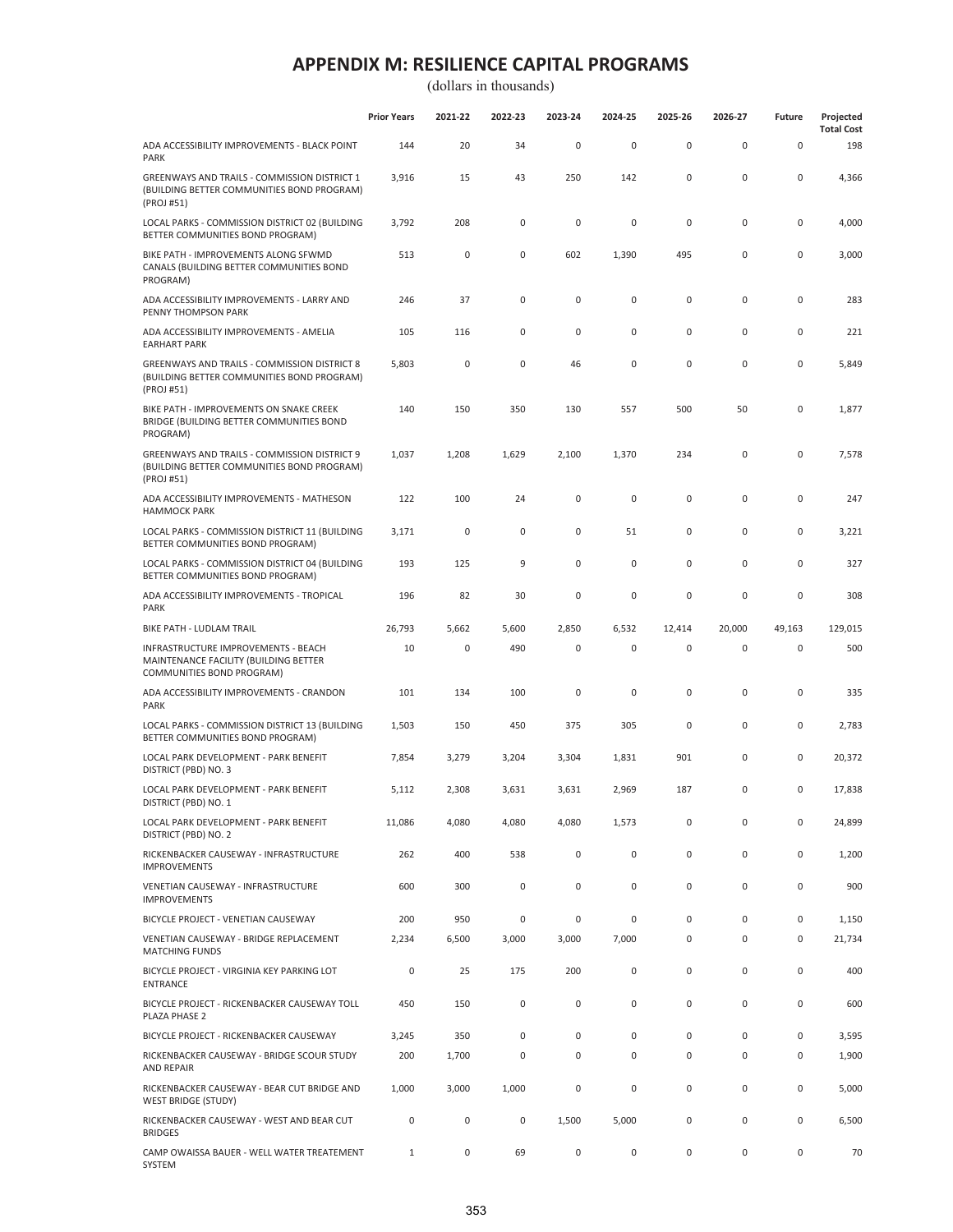|                                                                                                                | <b>Prior Years</b> | 2021-22     | 2022-23  | 2023-24     | 2024-25     | 2025-26      | 2026-27     | <b>Future</b> | Projected<br><b>Total Cost</b> |
|----------------------------------------------------------------------------------------------------------------|--------------------|-------------|----------|-------------|-------------|--------------|-------------|---------------|--------------------------------|
| ENVIRONMENTAL REMEDIATION - MILLERS POND<br><b>PARK</b>                                                        | 69                 | 95          | 1,420    | $\mathsf 0$ | $\pmb{0}$   | 0            | 0           | $\mathsf 0$   | 1,584                          |
| ENVIRONMENTAL REMEDIATION - DEVON AIRE PARK                                                                    | 119                | 100         | 1,000    | 1,000       | 300         | 13           | 0           | 0             | 2,532                          |
| ENVIRONMENTAL REMEDIATION - CONTINENTAL<br><b>PARK</b>                                                         | 241                | 1,000       | 1,000    | 300         | 70          | $\mathbf 0$  | $\mathbf 0$ | 0             | 2,611                          |
| ENVIRONMENTAL REMEDIATION - MODELLO PARK                                                                       | 95                 | 100         | 800      | 800         | 200         | 39           | 0           | 0             | 2,034                          |
| ENVIRONMENTAL REMEDIATION - BROTHERS TO<br>THE RESCUE PARK                                                     | 69                 | 125         | 700      | 650         | 25          | 25           | 0           | 0             | 1,594                          |
| MATHESON HAMMOCK PARK - SEAWALL REPAIR                                                                         | 83                 | 384         | 440      | 642         | 257         | $\mathbf 0$  | 0           | 0             | 1,806                          |
| INFRASTRUCTURE IMPROVEMENTS - FACILITIES<br>SYSTEMWIDE                                                         | 10,222             | 23,848      | 8,588    | 5,805       | 10,489      | 20,549       | 29,618      | 587,532       | 696,651                        |
| RICKENBACKER CAUSEWAY - BRIDGE MAINTENANCE<br>PROGRAM                                                          | 139                | 762         | 1,335    | 1,120       | 472         | 0            | 0           | 0             | 3,828                          |
| VENETIAN CAUSEWAY - HURRICANE REPAIRS TO<br><b>BASCULE BRIDGES</b>                                             | 138                | 1,424       | 147      | $\mathbf 0$ | $\mathbf 0$ | $\mathbf 0$  | 0           | 0             | 1,709                          |
| INFRASTRUCTURE IMPROVEMENTS - PARK<br>FACILITIES SYSTEMWIDE (BUILDING BETTER<br>COMMUNITIES BOND PROGRAM)      | 7,073              | 75          | 200      | 2,300       | 2,000       | 124          | 0           | 0             | 11,772                         |
| INFRASTRUCTURE IMPROVEMENTS - ZOO<br><b>FACILITYWIDE</b>                                                       | 245                | 3,983       | 9,032    | 2,910       | 6,439       | 4,601        | 8,507       | 11,834        | 47,551                         |
| LOCAL/ADA PARK PROGRAM                                                                                         | 55                 | 363         | 1,590    | 367         | 1,950       | 2,050        | 1,875       | 0             | 8,250                          |
| <b>POLICE</b>                                                                                                  |                    |             |          |             |             |              |             |               |                                |
| INFRASTRUCTURE IMPROVEMENTS - KEYLESS ENTRY<br>(CARD ACCESS) SYSTEMS AT VARIOUS POLICE<br><b>FACILITIES</b>    | 366                | 84          | 0        | 0           | 0           | 0            | 0           | 0             | 450                            |
| INFRASTRUCTURE IMPROVEMENTS - MIAMI-DADE<br>PUBLIC SAFETY TRAINING INSTITUTE - POOL FACILITY<br><b>REPAIRS</b> | 188                | 282         | 0        | 0           | $\pmb{0}$   | 0            | 0           | 0             | 470                            |
| INFRASTRUCTURE IMPROVEMENTS -<br>HEADQUARTERS MEDIA AND MEETING ROOM<br><b>RENOVATION</b>                      | 756                | 314         | 0        | 0           | 0           | $\pmb{0}$    | 0           | 0             | 1,070                          |
| INFRASTRUCTURE IMPROVEMENTS - POLICE<br><b>FACILITIES SYSTEMWIDE</b>                                           | 790                | 24,080      | 33,530   | 22,207      | 17,142      | 14,216       | 23,845      | 20,509        | 156,319                        |
| INFRASTRUCTURE IMPROVEMENTS - PUBLIC SAFETY<br><b>FACILITIES SYSTEMWIDE</b>                                    | 2,808              | 7,511       | 2,953    | 500         | $\mathbf 0$ | $\pmb{0}$    | 0           | 0             | 13,772                         |
| INFRASTRUCTURE IMPROVEMENTS - POLICE<br>HEADQUARTERS                                                           | 650                | 5,915       | 16,451   | 16,735      | 10,550      | 2,450        | 0           | 0             | 52,751                         |
| DEPT OF REG & ECON RESOURCES                                                                                   |                    |             |          |             |             |              |             |               |                                |
| PURCHASE DEVELOPMENT RIGHTS FUND (BUILDING<br>BETTER COMMUNITIES BOND PROGRAM)                                 | 15,480             | 7,500       | 7,420    | 10,000      | 0           | $\mathbf{0}$ | $\mathbf 0$ | 0             | 40,400                         |
| ENVIRONMENTALLY ENDANGERED LANDS<br>PROGRAM                                                                    | 39,346             | 654         | $\Omega$ | $\Omega$    | $\Omega$    | $\cap$       | 0           | 0             | 40,000                         |
| BISCAYNE BAY - RESTORATION AND SHORELINE<br>STABILIZATION                                                      | $\mathbf 0$        | 1,100       | 0        | $\mathsf 0$ | $\pmb{0}$   | 0            | 0           | 0             | 1,100                          |
| BEACH - EROSION MITIGATION AND<br>RENOURISHMENT                                                                | 166,550            | 30,200      | 4,974    | 2,392       | 3,370       | 5,694        | 3,486       | 0             | 216,666                        |
| <b>CANAL IMPROVEMENTS</b>                                                                                      | 2,855              | 6,939       | 4,800    | 3,212       | 3,665       | 3,702        | 2,014       | 0             | 27,187                         |
| LAND ACQUISITIONS - TO SUPPORT WELLFIELD                                                                       | 1,000              | 2,000       | 2,000    | 2,000       | 2,000       | 2,000        | 2,000       | 6,000         | 19,000                         |
| OPA-LOCKA CANAL RESTORATION - CORRECTIVE<br>ACTION PLAN FOR SURFACE WATER                                      | 100                | 600         | 7,500    | 0           | 0           | 0            | 0           | 0             | 8,200                          |
| FLORIDA CITY - CANAL GATE                                                                                      | 500                | 1,000       | 0        | 0           | 0           | 0            | 0           | 0             | 1,500                          |
| SALINITY BARRIER - FEASIBILITY TESTING AND<br><b>EVALUATION</b>                                                | 0                  | $\mathsf 0$ | 0        | 0           | $\pmb{0}$   | 0            | 0           | 20,000        | 20,000                         |
| DERM - LABORATORY EQUIPMENT REPLACEMENT                                                                        | $\mathbf 0$        | 2,800       | 0        | $\mathbf 0$ | $\pmb{0}$   | $\mathbf 0$  | $\mathbf 0$ | 0             | 2,800                          |
| FLORIDA CITY - CANAL PUMP STATIONS AND LAND<br><b>ACQUISITIONS</b>                                             | 500                | 3,000       | 0        | $\mathsf 0$ | $\pmb{0}$   | 0            | 0           | 0             | 3,500                          |
| FLORIDA CITY - LAND ACQUISITIONS CULVERT<br>PROJECT                                                            | 0                  | 1,900       | 0        | 0           | $\pmb{0}$   | 0            | 0           | 0             | 1,900                          |
| <b>SEAPORT</b>                                                                                                 |                    |             |          |             |             |              |             |               |                                |
| CRUISE TERMINAL J - IMPROVEMENTS                                                                               | 6,386              | 4,356       | 0        | 0           | 0           | 0            | 0           | 0             | 10,742                         |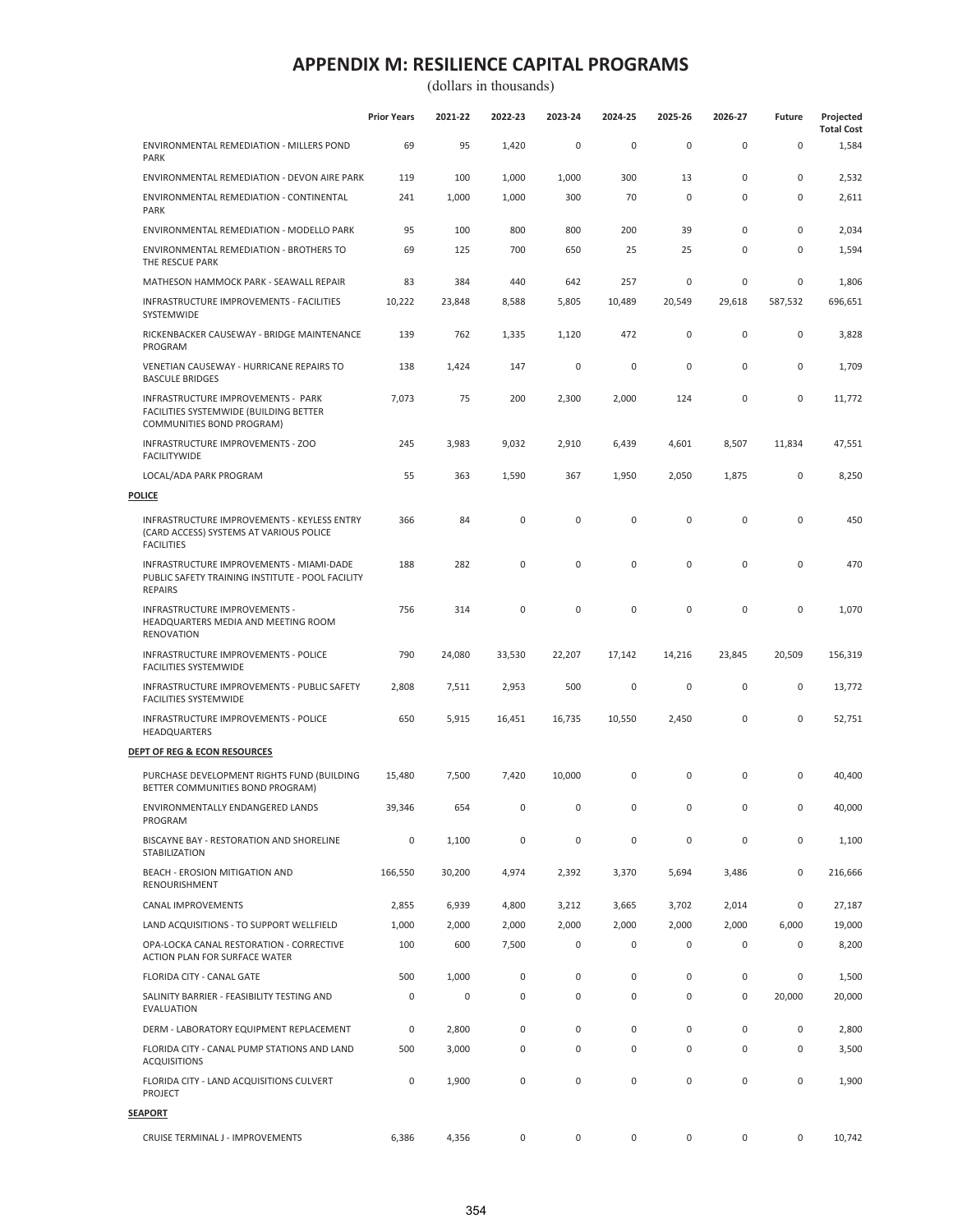|                                                                                                        | <b>Prior Years</b> | 2021-22     | 2022-23     | 2023-24     | 2024-25     | 2025-26     | 2026-27     | Future              | Projected<br><b>Total Cost</b> |
|--------------------------------------------------------------------------------------------------------|--------------------|-------------|-------------|-------------|-------------|-------------|-------------|---------------------|--------------------------------|
| INFRASTRUCTURE IMPROVEMENTS - CARGO GATE<br><b>MODIFICATIONS</b>                                       | 49,492             | 33          | $\bf 0$     | $\mathsf 0$ | 0           | $\pmb{0}$   | $\pmb{0}$   | $\mathsf{O}\xspace$ | 49,525                         |
| INFRASTRUCTURE IMPROVEMENTS - NORTH<br><b>BULKHEAD REHABILITATION</b>                                  | 0                  | 17,654      | 64,510      | 54,846      | 54,846      | 54,846      | 53,298      | $\mathsf{O}\xspace$ | 300,000                        |
| INFRASTRUCTURE IMPROVEMENTS - CONTAINER<br>YARD (SEABOARD)                                             | 10,147             | 9,880       | 23,634      | 3,675       | 4,434       | 475         | $\pmb{0}$   | 0                   | 52,245                         |
| INFRASTRUCTURE IMPROVEMENTS - PORT WIDE                                                                | 75,078             | 19,239      | 25,699      | 27,000      | 27,000      | 27,000      | $\pmb{0}$   | 0                   | 201,016                        |
| INFRASTRUCTURE IMPROVEMENTS - SOUTH<br><b>FLORIDA CONTAINER TERMINAL</b>                               | 25,591             | 14,000      | 7,700       | $\mathsf 0$ | 0           | $\mathbf 0$ | 0           | 0                   | 47,291                         |
| <b>INFRASTRUCTURE IMPROVEMENTS - WATER AND</b><br><b>SEWER UPGRADES</b>                                | 656                | 4,678       | 0           | $\mathsf 0$ | 0           | $\pmb{0}$   | $\pmb{0}$   | 0                   | 5,334                          |
| CRUISE TERMNALS D AND E - UPGRADES                                                                     | 1,760              | 5,579       | 5,289       | $\mathbf 0$ | 0           | $\pmb{0}$   | $\mathbf 0$ | 0                   | 12,628                         |
| <b>GANTRY CRANES</b>                                                                                   | 28,434             | 9,200       | 31,946      | 13,165      | 0           | $\mathbf 0$ | 0           | 0                   | 82,745                         |
| CRUISE TERMINALS AA AND AAA - NEW                                                                      | 15,826             | 48,496      | 32,401      | 15,461      | 11,630      | 880         | 0           | 0                   | 124,694                        |
| <b>CRUISE TERMINAL B - NEW</b>                                                                         | 102,510            | 500         | $\bf 0$     | $\mathsf 0$ | 0           | $\pmb{0}$   | 0           | $\mathsf{O}\xspace$ | 103,010                        |
| INLAND PORT DEVELOPMENT                                                                                | 200                | 200         | 0           | $\mathsf 0$ | 0           | $\mathbf 0$ | 0           | $\mathsf{O}\xspace$ | 400                            |
| CRUISE TERMINALS A AND AA - ROADWAYS                                                                   | 18,055             | 5,172       | 7,255       | 991         | 660         | 385         | $\pmb{0}$   | $\mathsf{O}\xspace$ | 32,518                         |
| <b>CRUISE TERMINAL C</b>                                                                               | 15,403             | 3,309       | 4,800       | 0           | 0           | 0           | 0           | 0                   | 23,512                         |
| CRUISE TERMINAL V - NEW                                                                                | 82,773             | 60,207      | 196         | $\mathsf 0$ | 0           | $\pmb{0}$   | $\pmb{0}$   | $\mathsf{O}\xspace$ | 143,176                        |
| <b>CRUISE TERMINAL F - PHASE 2</b>                                                                     | 86,583             | 70,242      | 9,149       | $\mathbf 0$ | 0           | 0           | 0           | 0                   | 165,974                        |
| INFRASTRUCTURE IMPROVEMENTS - CRUISE<br><b>CAMPUS</b>                                                  | 0                  | 11,500      | $\bf 0$     | $\mathsf 0$ | 0           | $\mathbf 0$ | 0           | $\mathsf 0$         | 11,500                         |
| <b>BRIGHTLINE</b>                                                                                      | 0                  | $\mathsf 0$ | 169         | 2,124       | 2,742       | 165         | 0           | $\mathsf 0$         | 5,200                          |
| INFRASTRUCTURE IMPROVEMENTS - PASSENGER<br><b>BOARDING BRIDGES</b>                                     | 938                | 0           | 8,250       | 2,583       | 8,416       | 9,000       | 0           | 0                   | 29,187                         |
| SHORE POWER AT THE PORT                                                                                | 0                  | 55,000      | 6,962       | 5,500       | 5,500       | 5,500       | 5,500       | 37,038              | 121,000                        |
| SOLID WASTE MANAGEMENT                                                                                 |                    |             |             |             |             |             |             |                     |                                |
| LANDFILL CONSTRUCTION, CLOSURE AND<br>REMEDIATION - SOUTH DADE LANDFILL CELL 4                         | 1                  | 225         | 1,490       | 13,550      | 0           | $\pmb{0}$   | 0           | $\mathsf 0$         | 15,266                         |
| DISPOSAL FACILITY INFRASTRUCTURE<br>IMPROVEMENTS - 58 STREET HOME CHEMICAL<br><b>COLLECTION CENTER</b> | 1,312              | 2,621       | 278         | $\mathsf 0$ | 0           | $\pmb{0}$   | 0           | 0                   | 4,211                          |
| DISPOSAL FACILITY INFRASTRUCTURE<br>IMPROVEMENTS - RESOURCES RECOVERY                                  | 15,110             | 535         | 198         | 36,000      | 0           | 112         | 0           | 1,030               | 52,985                         |
| DISPOSAL FACILITY INFRASTRUCTURE<br><b>IMPROVEMENTS - BACKUP POWER GENERATORS</b>                      | 963                | 265         | 526         | 526         | 523         | $\pmb{0}$   | 523         | 1,419               | 4,745                          |
| LANDFILL CONSTRUCTION, CLOSURE AND<br>REMEDIATION - VIRGINIA KEY LANDFILL                              | 5,601              | 1,940       | 20,845      | 2,485       | 0           | $\mathbf 0$ | 2,257       | 12,873              | 46,001                         |
| LAND ACQUISITION - SOUTH DADE LANDFILL                                                                 | 8                  | 130         | 5,000       | 0           | $\Omega$    | $\Omega$    | $\Omega$    | $\cap$              | 5,138                          |
| LAND ACQUISITION - NORTH DADE LANDFILL                                                                 | 1                  | 195         | 6,400       | $\mathsf 0$ | 0           | $\mathbf 0$ | 0           | $\mathsf 0$         | 6,596                          |
| LANDFILL CONSTRUCTION, CLOSURE AND<br>REMEDIATION - MUNISPORT LANDFILL                                 | 31,738             | 1,500       | 1,800       | $\mathsf 0$ | 327         | $\pmb{0}$   | $\pmb{0}$   | 0                   | 35,365                         |
| LANDFILL CONSTRUCTION, CLOSURE AND<br>REMEDIATION - MIAMI GARDENS LANDFILL                             | 101                | 3,456       | $\mathbf 0$ | $\mathbf 0$ | 0           | $\mathbf 0$ | 0           | 0                   | 3,557                          |
| LONG TERM FUTURE PROJECTS - NEW TRANSFER<br>STATION (SOUTH DADE)                                       | 0                  | $\mathsf 0$ | 0           | $\mathbf 0$ | 480         | 810         | 1,060       | 68,600              | 70,950                         |
| DISPOSAL FACILITY INFRASTRUCTURE<br>IMPROVEMENTS - SOUTH DADE LANDFILL TIP FLOOR                       | 2,666              | 320         | 45          | $\mathsf 0$ | $\mathbf 0$ | 345         | $\pmb{0}$   | 1,049               | 4,425                          |
| LONG TERM FUTURE PROJECTS - NEW TRANSFER<br>STATION (NORTH EAST)                                       | 0                  | $\mathsf 0$ | $\mathsf 0$ | 2,500       | 420         | 830         | 1,295       | 39,880              | 44,925                         |
| LANDFILL CONSTRUCTION, CLOSURE AND<br>REMEDIATION - NORTH DADE LANDFILL VERTICAL<br><b>EXPANSION</b>   | 120                | 230         | 100         | $\mathsf 0$ | $\mathbf 0$ | $\pmb{0}$   | 0           | $\mathsf 0$         | 450                            |
| LANDFILL CONSTRUCTION, CLOSURE AND<br>REMEDIATION - SOUTH DADE LANDFILL<br>HORIZONTAL EXPANSION        | $\pmb{0}$          | $\mathsf 0$ | 160         | 300         | 300         | $\pmb{0}$   | 0           | 0                   | 760                            |
| DISPOSAL FACILITY INFRASTRUCTURE<br>IMPROVEMENTS - SOUTH DADE LANDFILL<br>SCALEHOUSE                   | 613                | 144         | 0           | $\mathsf 0$ | 0           | $\pmb{0}$   | 0           | 798                 | 1,555                          |
| DISPOSAL FACILITY INFRASTRUCTURE<br>IMPROVEMENTS - NORTH DADE LANDFILL SCALE<br><b>HOUSE</b>           | 428                | $\pmb{0}$   | 0           | $\mathsf 0$ | 0           | $\pmb{0}$   | 0           | 334                 | 762                            |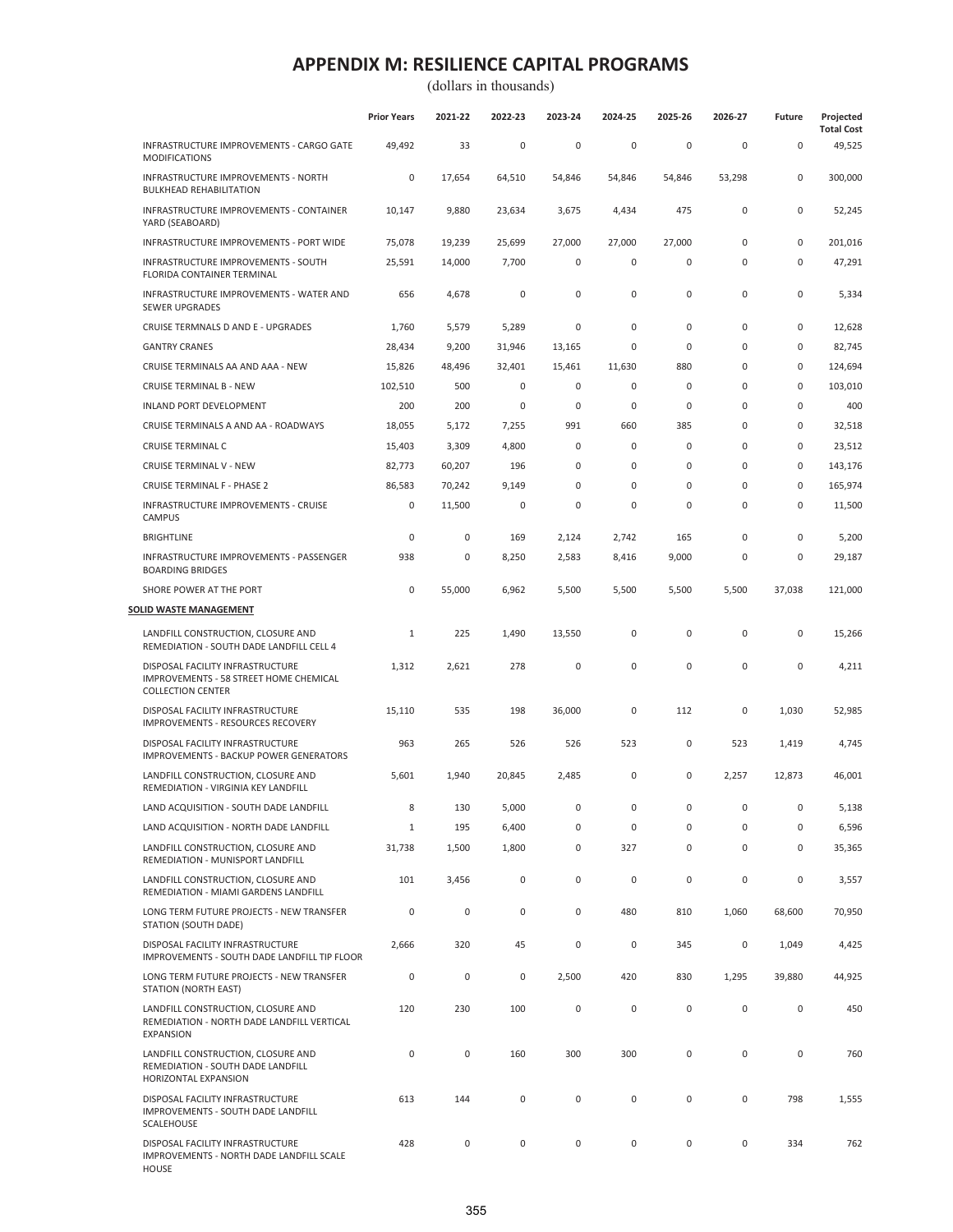(dollars in thousands)

|                                                                                                                 | <b>Prior Years</b> | 2021-22 | 2022-23     | 2023-24     | 2024-25   | 2025-26     | 2026-27 | <b>Future</b> | Projected<br><b>Total Cost</b> |
|-----------------------------------------------------------------------------------------------------------------|--------------------|---------|-------------|-------------|-----------|-------------|---------|---------------|--------------------------------|
| DISPOSAL FACILITY INFRASTRUCTURE<br>IMPROVEMENTS - WEST TRANSFER STATION<br><b>EQUIPMENT</b>                    | 218                | 291     | 352         | $\mathsf 0$ | 216       | 160         | 0       | 897           | 2,134                          |
| DISPOSAL FACILITY INFRASTRUCTURE<br>IMPROVEMENTS - CENTRAL TRANSFER STATION<br><b>EQUIPMENT</b>                 | 0                  | 50      | 0           | 0           | 61        | 4,390       | 255     | 4,374         | 9,130                          |
| DISPOSAL FACILITY INFRASTRUCTURE<br>IMPROVEMENTS - NORTHEAST TRANSFER STATION<br><b>EQUIPMENT</b>               | 431                | 72      | 198         | 198         | 2,872     | 0           | 60      | 2,880         | 6,711                          |
| DISPOSAL FACILITY INFRASTRUCTURE<br><b>IMPROVEMENTS - WEST TRANSFER STATION</b><br><b>BUILDING UPGRADE</b>      | 414                | 1,557   | 262         | 0           | 0         | $\pmb{0}$   | 0       | 858           | 3,091                          |
| DISPOSAL FACILITY INFRASTRUCTURE<br>IMPROVEMENTS - CENTRAL TRANSFER STATION<br><b>BUILDING UPGRADE</b>          | 218                | 167     | 0           | 0           | 40        | 252         | 0       | 446           | 1,123                          |
| DISPOSAL FACILITY INFRASTRUCTURE<br>IMPROVEMENTS - NORTHEAST TRANSFER STATION<br><b>BUILDING UPGRADE</b>        | 449                | 477     | 157         | 0           | 0         | 0           | 0       | 1,752         | 2,835                          |
| ENVIRONMENTAL IMPROVEMENTS - SOUTH DADE<br>LANDFILL GAS COLLECTION AND CONTROL SYSTEM                           | 4,412              | 847     | 835         | 0           | 0         | 940         | 0       | 940           | 7,974                          |
| DISPOSAL FACILITY INFRASTRUCTURE<br>IMPROVEMENTS - WEST TRANSFER STATION TIP<br><b>FLOOR</b>                    | 542                | 0       | 0           | 0           | 826       | 0           | 0       | 2,478         | 3,846                          |
| ENVIRONMENTAL IMPROVEMENTS - SOUTH DADE<br>LANDFILL GROUNDWATER                                                 | 0                  | 0       | 0           | 0           | 0         | 151         | 0       | 302           | 453                            |
| ENVIRONMENTAL IMPROVEMENTS - NORTH DADE<br>LANDFILL GROUNDWATER AND MONITORING WELLS                            | 0                  | 0       | 0           | 0           | 96        | 0           | 0       | 192           | 288                            |
| ENVIRONMENTAL IMPROVEMENTS - RESOURCES<br>RECOVERY ASH LANDFILL                                                 | 0                  | 0       | 0           | 72          | 0         | 0           | 0       | 144           | 216                            |
| ENVIRONMENTAL IMPROVEMENTS - NORTH DADE<br>LANDFILL GAS MANAGEMENT SYSTEM                                       | 2,647              | 818     | $\mathbf 0$ | 0           | 0         | $\pmb{0}$   | 0       | 0             | 3,465                          |
| COLLECTION FACILITY INFRASTRUCTURE<br>IMPROVEMENTS - WEST LITTLE RIVER TRASH AND<br><b>RECYCLING CENTER</b>     | 169                | 37      | 131         | 77          | $\pmb{0}$ | 0           | 0       | 154           | 568                            |
| COLLECTION FACILITY INFRASTRUCTURE<br>IMPROVEMENTS - PALM SPRING TRASH AND<br><b>RECYCLING CENTER</b>           | 61                 | 47      | 146         | 0           | 131       | $\pmb{0}$   | 0       | 170           | 555                            |
| <b>COLLECTION FACILITY INFRASTRUCTURE</b><br>IMPROVEMENTS - GOLDEN GLADES TRASH AND<br><b>RECYCLING CENTER</b>  | 10                 | 146     | 26          | 84          | 0         | 0           | 0       | 94            | 360                            |
| COLLECTION FACILITY INFRASTRUCTURE<br>IMPROVEMENTS - WEST PERRINE TRASH AND<br><b>RECYCLING CENTER</b>          | 162                | 79      | 143         | 0           | 0         | 0           | 0       | 190           | 574                            |
| <b>COLLECTION FACILITY INFRASTRUCTURE</b><br>IMPROVEMENTS - SUNSET KENDALL TRASH AND<br><b>RECYCLING CENTER</b> | 94                 | 16      | 80          | 0           | 0         | 0           | 0       | 160           | 350                            |
| COLLECTION FACILITY INFRASTRUCTURE<br>IMPROVEMENTS - SOUTH MIAMI HEIGHTS TRASH<br>AND RECYCLING CENTER          | 76                 | 80      | 122         | 69          | 0         | 0           | 0       | 182           | 529                            |
| COLLECTION FACILITY INFRASTRUCTURE<br>IMPROVEMENTS - SNAPPER CREEK TRASH AND<br><b>RECYCLING CENTER</b>         | 687                | 393     | 155         | 74          | 0         | 0           | 0       | 188           | 1,497                          |
| <b>COLLECTION FACILITY INFRASTRUCTURE</b><br>IMPROVEMENTS - NORWOOD TRASH AND<br>RECYCLING CENTER               | 10                 | 38      | 106         | 62          | 0         | $\mathbf 0$ | 0       | 164           | 380                            |
| COLLECTION FACILITY INFRASTRUCTURE<br>IMPROVEMENTS - NORTH DADE TRASH AND<br>RECYCLING CENTER                   | 55                 | 85      | 0           | 0           | 0         | 0           | 0       | 146           | 286                            |
| COLLECTION FACILITY INFRASTRUCTURE<br>IMPROVEMENTS - MOODY DRIVE TRASH AND<br>RECYCLING CENTER                  | 10                 | 201     | 0           | 128         | 0         | 0           | 0       | 254           | 593                            |
| COLLECTION FACILITY INFRASTRUCTURE<br>IMPROVEMENTS - EUREKA DRIVE TRASH AND<br><b>RECYCLING CENTER</b>          | 162                | 216     | 76          | 0           | 0         | 0           | 0       | 198           | 652                            |
| COLLECTION FACILITY INFRASTRUCTURE<br>IMPROVEMENTS - CHAPMAN FIELD TRASH AND                                    | 10                 | 137     | 98          | 0           | 0         | 0           | 0       | 146           | 391                            |

RECYCLING CENTER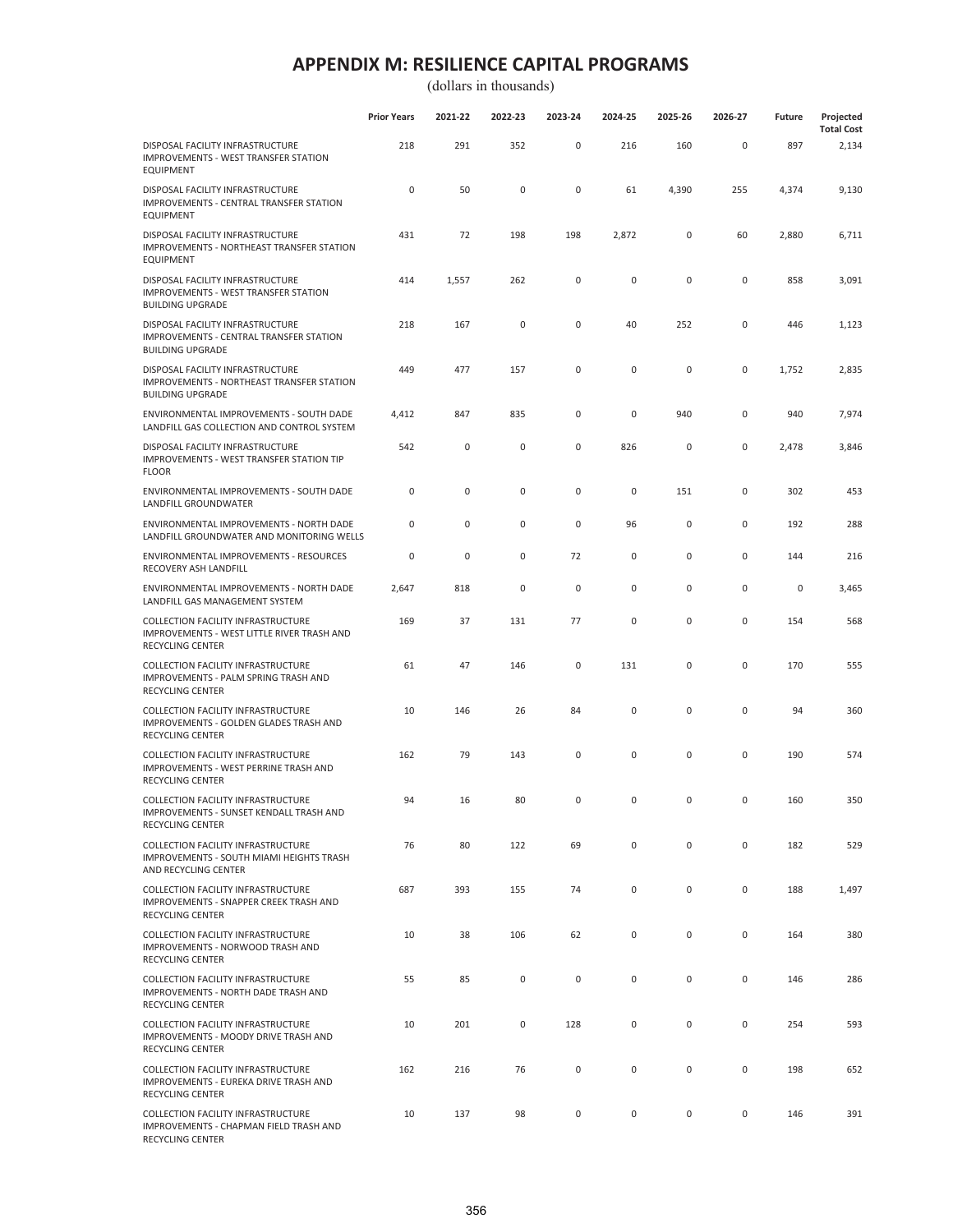|                                                                                                                 | <b>Prior Years</b> | 2021-22     | 2022-23     | 2023-24     | 2024-25   | 2025-26      | 2026-27     | Future | Projected<br><b>Total Cost</b> |
|-----------------------------------------------------------------------------------------------------------------|--------------------|-------------|-------------|-------------|-----------|--------------|-------------|--------|--------------------------------|
| DISPOSAL FACILITY INFRASTRUCTURE<br>IMPROVEMENTS - WEST TRANSFER STATION                                        | 79                 | 0           | 25          | 430         | $\pmb{0}$ | $\mathsf 0$  | 25          | 1,290  | 1,849                          |
| DISPOSAL FACILITY INFRASTRUCTURE<br>IMPROVEMENTS - CENTRAL TRANSFER STATION                                     | 13                 | 176         | $\mathbf 0$ | $\mathsf 0$ | 0         | $\mathbf 0$  | $\pmb{0}$   | 352    | 541                            |
| DISPOSAL FACILITY INFRASTRUCTURE<br><b>IMPROVEMENTS - NORTHEAST TRANSFER STATION</b>                            | 154                | 1,555       | 1,535       | $\mathsf 0$ | 0         | $\pmb{0}$    | $\pmb{0}$   | 640    | 3,884                          |
| COLLECTION FACILITY INFRASTRUCTURE<br>IMPROVEMENTS - 3A COLLECTION FACILITY                                     | 20                 | 49          | 289         | 315         | $\pmb{0}$ | $\pmb{0}$    | $\pmb{0}$   | 728    | 1,401                          |
| COLLECTION FACILITY INFRASTRUCTURE<br>IMPROVEMENTS - 3B COLLECTION FACILITY                                     | $\mathbf 0$        | 0           | 480         | 425         | $\pmb{0}$ | $\pmb{0}$    | $\pmb{0}$   | 737    | 1,642                          |
| <b>COLLECTION FACILITY INFRASTRUCTURE</b><br>IMPROVEMENTS - 58 STREET COLLECTION FACILITY                       | 222                | 498         | 336         | 0           | 0         | 0            | 0           | 667    | 1,723                          |
| DISPOSAL FACILITY INFRASTRUCTURE<br>IMPROVEMENTS - CENTRAL TRANSFER STATION TIP<br><b>FLOOR</b>                 | 355                | 272         | 0           | $\mathbf 0$ | 0         | 572          | 0           | 1,703  | 2,902                          |
| DISPOSAL FACILITY INFRASTRUCTURE<br>IMPROVEMENTS - SOUTH DADE LANDFILL ACCESS<br><b>ROAD</b>                    | $\mathbf 0$        | 1,810       | $\mathsf 0$ | 0           | 0         | $\pmb{0}$    | 267         | 490    | 2,567                          |
| ENVIRONMENTAL IMPROVEMENTS - SOUTH DADE<br>LANDFILL STORMWATER SYSTEM                                           | 55                 | 488         | $\mathbf 0$ | 0           | $\pmb{0}$ | $\mathbf 0$  | $\mathbf 0$ | 0      | 543                            |
| ENVIRONMENTAL IMPROVEMENTS - SOUTH DADE<br>LANDFILL SBR SYSTEM                                                  | 123                | 451         | 44          | 430         | $\pmb{0}$ | $\pmb{0}$    | $\pmb{0}$   | 1,807  | 2,855                          |
| DISPOSAL FACILITY INFRASTRUCTURE<br>IMPROVEMENTS - NORTH DADE LANDFILL ACCESS<br><b>ROAD</b>                    | $\mathbf 0$        | 40          | 210         | $\mathbf 0$ | 0         | $\mathbf 0$  | $\mathbf 0$ | 250    | 500                            |
| DISPOSAL FACILITY INFRASTRUCTURE<br>IMPROVEMENTS - 58 STREET LANDFILL ACCESS<br><b>ROAD</b>                     | 498                | 0           | $\mathsf 0$ | 0           | 0         | 0            | $\pmb{0}$   | 202    | 700                            |
| DISPOSAL FACILITY INFRASTRUCTURE<br>IMPROVEMENTS - NORTHEAST TRANSFER STATION<br><b>TIPPING FLOOR</b>           | 44                 | 356         | 0           | 0           | 0         | 460          | $\pmb{0}$   | 1,360  | 2,220                          |
| DISPOSAL FACILITY INFRASTRUCTURE<br><b>IMPROVEMENTS - FUTURE PROJECTS</b>                                       | $\mathbf 0$        | 0           | $\mathbf 0$ | $\mathsf 0$ | $\pmb{0}$ | $\mathsf 0$  | $\pmb{0}$   | 810    | 810                            |
| COLLECTION FACILITY INFRASTRUCTURE<br>IMPROVEMENTS - 3A COLLECTION FACILITY TRUCK<br>WASH UPGRADE               | $\mathbf 0$        | 40          | 425         | 0           | $\pmb{0}$ | $\pmb{0}$    | $\pmb{0}$   | 435    | 900                            |
| COLLECTION FACILITY INFRASTRUCTURE<br>IMPROVEMENTS - 3B COLLECTION FACILITY TRUCK<br>WASH UPGRADE               | 146                | 425         | 0           | 0           | 0         | 0            | $\pmb{0}$   | 445    | 1,016                          |
| <b>COLLECTION FACILITY INFRASTRUCTURE</b><br>IMPROVEMENTS - 58 STREET COLLECTION FACILITY<br>TRUCK WASH UPGRADE | 240                | 170         | 0           | $\mathbf 0$ | 0         | 0            | 0           | 405    | 815                            |
| LANDFILL CONSTRUCTION, CLOSURE AND<br>REMEDIATION - FUTURE PROJECTS                                             | 0                  | 0           | 100         | 4,155       | 23,315    | $\mathbf{0}$ | 0           | 83,381 | 110,951                        |
| DISPOSAL FACILITY INFRASTRUCTURE<br>IMPROVEMENTS - SOUTH DADE LANDFILL                                          | 63                 | 29          | 344         | 0           | 0         | 0            | 0           | 358    | 794                            |
| DISPOSAL FACILITY INFRASTRUCTURE<br>IMPROVEMENTS - NORTH DADE LANDFILL                                          | 190                | $\mathbf 0$ | $\mathbf 0$ | $\mathbf 0$ | 0         | $\mathbf 0$  | $\mathbf 0$ | 190    | 380                            |
| COLLECTION FACILITY INFRASTRUCTURE<br>IMPROVEMENTS - RICHMOND HEIGHTS TRASH AND<br>RECYCLING CENTER             | 10                 | 41          | 151         | 96          | 0         | $\mathsf 0$  | $\mathsf 0$ | 186    | 484                            |
| TRANSPORTATION & PUBLIC WORKS                                                                                   |                    |             |             |             |           |              |             |        |                                |
| BIKE PATHS - COMMISSION DISTRICT 10                                                                             | 371                | 0           | 329         | 0           | 0         | $\mathbf 0$  | 0           | 0      | 700                            |
| BASCULE BRIDGE (NW 22 AVE) OVER THE MIAMI<br>RIVER - RENOVATION                                                 | 120                | 880         | $\mathsf 0$ | 0           | 0         | $\mathbf 0$  | $\pmb{0}$   | 0      | 1,000                          |
| PEDESTRIAN BRIDGE - OVER C-100 CANAL AT OLD<br>CUTLER RD AND SW 173 ST                                          | 800                | 1,200       | 0           | $\mathsf 0$ | 0         | 0            | $\pmb{0}$   | 0      | 2,000                          |
| ADVANCED TRAFFIC MANAGEMENT SYSTEM (ATMS)<br>- PHASE 3                                                          | 98,529             | 56,779      | 44,531      | 55,020      | 24,785    | 22,039       | 33,534      | 0      | 335,218                        |
| TRANSIT - OPERATIONS SYSTEM (TOS)<br>REPLACEMENT PROJECT                                                        | 7,430              | 87          | $\mathsf 0$ | $\pmb{0}$   | $\pmb{0}$ | $\mathsf 0$  | $\mathbf 0$ | 0      | 7,517                          |
| <b>BUS AND BUS FACILITIES</b>                                                                                   | 9,599              | 8,962       | 8,311       | 4,877       | 835       | $\mathsf 0$  | $\pmb{0}$   | 0      | 32,583                         |
| PARK AND RIDE - TRANSIT PROJECTS                                                                                | 28,302             | 7,920       | 7,405       | 5,806       | 1,596     | 1,222        | $\pmb{0}$   | 0      | 52,251                         |
| <b>BUS - RELATED PROJECTS</b>                                                                                   | 375,579            | 53,467      | 199,696     | 25          | 0         | $\mathsf 0$  | 0           | 0      | 628,767                        |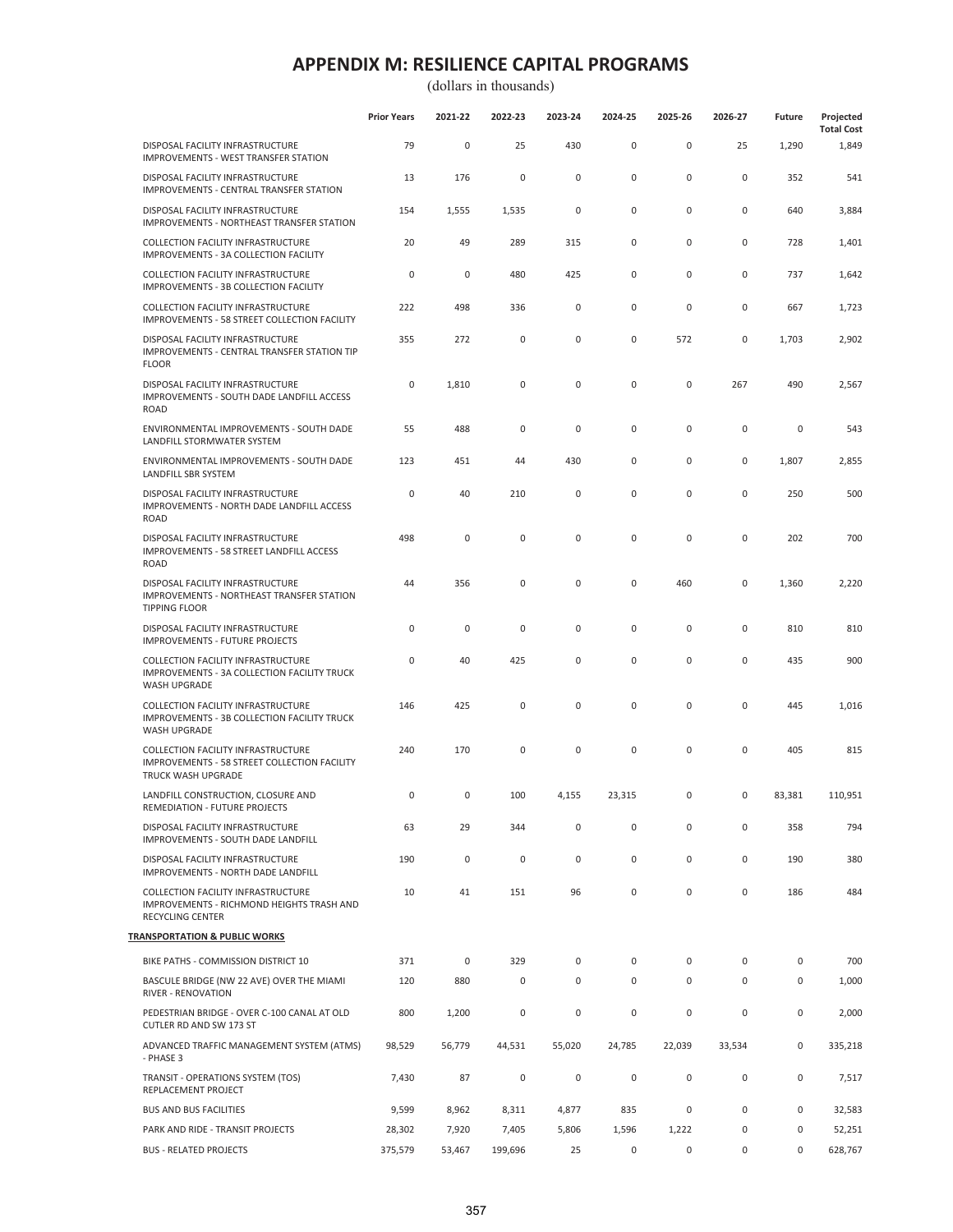|                                                                               | <b>Prior Years</b> | 2021-22 | 2022-23     | 2023-24     | 2024-25      | 2025-26     | 2026-27     | <b>Future</b>       | Projected<br><b>Total Cost</b> |
|-------------------------------------------------------------------------------|--------------------|---------|-------------|-------------|--------------|-------------|-------------|---------------------|--------------------------------|
| METROMOVER - IMPROVEMENT PROJECTS                                             | 33,031             | 46,917  | 61,380      | 88,363      | 60,199       | $\mathbf 0$ | $\mathbf 0$ | $\mathbf 0$         | 289,890                        |
| PEDESTRIAN OVERPASS - UNIVERSITY METRORAIL<br><b>STATION</b>                  | 5,748              | 129     | $\mathsf 0$ | 0           | 0            | $\pmb{0}$   | $\pmb{0}$   | $\mathsf{O}\xspace$ | 5,877                          |
| LEHMAN YARD - MISCELLAEOUS IMPROVEMENTS                                       | 27,221             | 13,271  | 5,805       | 12,130      | 0            | $\mathbf 0$ | 0           | $\mathsf{O}\xspace$ | 58,426                         |
| HEAVY EQUIPMENT REPLACEMENT                                                   | 4,901              | 499     | 0           | 0           | 0            | $\mathbf 0$ | 0           | 0                   | 5,400                          |
| INFRASTRUCTURE RENEWAL PLAN (IRP)                                             | 16,608             | 12,500  | 12,500      | 12,500      | 12,500       | 12,500      | 12,500      | 12,500              | 104,108                        |
| BIKE PATH - WEST DIXIE HIGHWAY FROM IVES DAIRY<br>ROAD TO MIAMI GARDENS DRIVE | 0                  | 0       | $\bf 0$     | 0           | 120          | 0           | 0           | $\mathsf{O}\xspace$ | 120                            |
| MIAMI RIVER GREENWAY                                                          | 4,861              | 2,240   | 1,000       | 489         | 0            | $\mathbf 0$ | $\pmb{0}$   | $\mathsf{O}\xspace$ | 8,590                          |
| METRORAIL - TRACK AND GUIDEWAY PROJECTS                                       | 84,969             | 57,601  | 36,207      | 13,000      | 21,070       | 0           | $\pmb{0}$   | $\mathsf{O}\xspace$ | 212,848                        |
| <b>BUS - ENHANCEMENTS</b>                                                     | 20,782             | 4,895   | 7,262       | 1,261       | 0            | $\mathbf 0$ | $\mathbf 0$ | $\mathsf{O}\xspace$ | 34,200                         |
| METRORAIL - VEHICLE REPLACEMENT                                               | 369,084            | 5,343   | 1,740       | 958         | 8,051        | 897         | $\mathbf 0$ | $\mathbf 0$         | 386,072                        |
| METRORAIL - STATIONS AND SYSTEMS<br><b>IMPROVEMENTS</b>                       | 7,879              | 40,748  | 32,157      | 30,908      | 23,939       | 41,106      | 20,359      | 0                   | 197,095                        |
| THE UNDERLINE                                                                 | 25,292             | 18,933  | 27,796      | 36,706      | 29,131       | 8,289       | $\pmb{0}$   | $\mathsf{O}\xspace$ | 146,148                        |
| METRORAIL AND METROMOVER PROJECTS                                             | 3,000              | 10,500  | 1,500       | 0           | 0            | $\mathbf 0$ | 0           | 0                   | 15,000                         |
| FEDERALLY FUNDED PROJECTS                                                     | 115,673            | 117,197 | 118,582     | 120,288     | 123,981      | 134,285     | 135,668     | 1,125               | 866,798                        |
| DRAINAGE IMPROVEMENTS (BUILDING BETTER<br>COMMUNITIES BOND PROGRAM)           | 88,609             | 2,528   | 1,962       | 1,000       | 998          | 0           | 0           | $\mathbf 0$         | 95,096                         |
| SIGNAGE AND COMMUNICATION PROJECTS                                            | 8,904              | 15,253  | 2,166       | 0           | $\mathbf 0$  | $\mathbf 0$ | 0           | $\mathbf 0$         | 26,323                         |
| DRAINAGE IMPROVEMENTS - COUNTY MAINTAINED<br><b>ROADS</b>                     | 13,691             | 10,482  | 9,168       | 9,200       | 7,374        | 6,947       | 7,000       | 7,016               | 70,879                         |
| <b>BRIDGE REHABILITATION - COUNTYWIDE</b><br><b>IMPROVEMENTS</b>              | 10,601             | 13,910  | 17,886      | 12,326      | 2,798        | 12,920      | 11,278      | $\mathsf{O}\xspace$ | 81,719                         |
| NEIGHBORHOOD INFRASTRUCTURE IMPROVEMENTS                                      | 79,411             | 4,274   | 4,240       | 3,500       | 0            | 0           | 0           | $\mathbf 0$         | 91,425                         |
| INTERSECTION IMPROVEMENTS - COUNTYWIDE                                        | 19,093             | 6,155   | 7,241       | 1,445       | 0            | 0           | $\pmb{0}$   | 0                   | 33,934                         |
| RIGHTS-OF-WAY ACQUISITION - COUNTYWIDE                                        | 23,737             | 7,094   | 4,676       | 2,299       | 1,026        | 831         | 0           | 0                   | 39,663                         |
| ARTERIAL ROADS - COUNTYWIDE                                                   | 45,905             | 10,818  | 29,140      | 18,061      | 4,972        | 1,000       | 1,168       | $\mathsf{O}\xspace$ | 111,065                        |
| RESURFACING - COUNTYWIDE IMPROVEMENTS                                         | 34,467             | 20,413  | 2,895       | 580         | $\mathbf 0$  | $\mathbf 0$ | $\mathbf 0$ | $\mathsf{O}\xspace$ | 58,355                         |
| ROAD WIDENING - COUNTYWIDE                                                    | 80,260             | 34,519  | 68,171      | 35,318      | 40,337       | 39,890      | 0           | $\mathsf{O}\xspace$ | 298,495                        |
| SAFETY IMPROVEMENTS - COUNTYWIDE                                              | 24,238             | 10,410  | 9,202       | 10,529      | 9,249        | 10,876      | 8,064       | $\mathsf{O}\xspace$ | 82,569                         |
| TRAFFIC CONTROL DEVICES - SIGNALIZATION<br><b>COUNTYWIDE</b>                  | 38,099             | 22,784  | 21,091      | 16,827      | 16,384       | 16,381      | 7,343       | $\mathsf{O}\xspace$ | 138,908                        |
| ROADWAY AND BRIDGE - MISCELLANEOUS<br><b>COUNTYWIDE IMPROVEMENTS</b>          | 43,490             | 22,391  | 36,750      | 40,176      | 42,281       | 38,013      | 5,503       | $\mathsf{O}\xspace$ | 228,604                        |
| PALMETTO INTERMODAL TERMINAL                                                  | 0                  | 18,930  | 1,640       | $\mathbf 0$ | 0            | 0           | 0           | $\mathsf{O}\xspace$ | 20,570                         |
| SOUTH DADE TRANSITWAY CORRIDOR                                                | 62,082             | 203.883 | 37,495      | 0           | 0            | $\mathbf 0$ | 0           | $\mathbf 0$         | 303,460                        |
| SUNSHINE STATION - GOLDEN GLADES<br><b>BIKE/PEDESTRIAN CONNECTOR</b>          | 14,045             | 5,980   | 3,172       | 3,172       | 0            | $\pmb{0}$   | 0           | 0                   | 26,368                         |
| PARK AND RIDE - TRANSITWAY AT SW 168TH STREET                                 | 18,056             | 29,055  | 14,347      | 0           | 0            | 0           | 0           | 0                   | 61,458                         |
| DADELAND SOUTH INTERMODAL STATION                                             | 1,946              | 13,778  | 30,854      | 3,962       | 0            | 0           | 0           | 0                   | 50,540                         |
| <b>BEACH EXPRESS SOUTH</b>                                                    | 200                | 320     | 2,590       | 6,490       | 0            | 0           | 0           | 0                   | 9,600                          |
| <b>EMERGENCY BACKUP GENERATORS</b>                                            | 0                  | 1,690   | 0           | 0           | 0            | 0           | 0           | 0                   | 1,690                          |
| SAFETY IMPROVEMENTS - VARIOUS PTP PROJECTS                                    | 0                  | 1,961   | 2,474       | 2,406       | 3,072        | 0           | 0           | 0                   | 9,913                          |
| TRACK INSPECTION VEHICLE / TRAIN                                              | 4,000              | 3,500   | 0           | 0           | 0            | 0           | 0           | 0                   | 7,500                          |
| BUS - NEW SOUTH DADE MAINTENANCE FACILITY                                     | 2,250              | 42,031  | 11,933      | 0           | 0            | 0           | 0           | 0                   | 56,214                         |
| <b>AVENTURA STATION</b>                                                       | 59,500             | 17,200  | 0           | 0           | 0            | 0           | 0           | 0                   | 76,700                         |
| SAFETY IMPROVEMENTS - FDOT PROJECTS                                           | 519                | 432     | 52          | 0           | $\mathbf{0}$ | 0           | 0           | 0                   | 1,003                          |
| PARKING LOT REFURBISHMENT AT BUS FACILITIES                                   | 0                  | 389     | 809         | 2,946       | 5,892        | 2,946       | 0           | 0                   | 12,982                         |
| DOLPHIN STATION - DIRECT RAMPS                                                | 0                  | 804     | 3,993       | 2,643       | 0            | 0           | 0           | 0                   | 7,439                          |
| SOUTH CORRIDOR BUS RAPID TRANSIT (BRT) -<br>MASTARM IMPROVEMENTS              | 10,000             | 20,533  | 14,000      | 6,000       | 7,437        | 0           | 0           | 0                   | 57,970                         |
| SW 87 AVE BRIDGE OVER CANAL C-100                                             | 0                  | 170     | 3,140       | 0           | 0            | $\pmb{0}$   | 0           | $\mathsf{O}\xspace$ | 3,310                          |
| <b>WATER AND SEWER</b>                                                        |                    |         |             |             |              |             |             |                     |                                |
| WASTEWATER - OUTFALL LEGISLATION                                              | 163,653            | 70,016  | 72,444      | 193,393     | 326,108      | 278,568     | 195,487     | 137,502             | 1,437,170                      |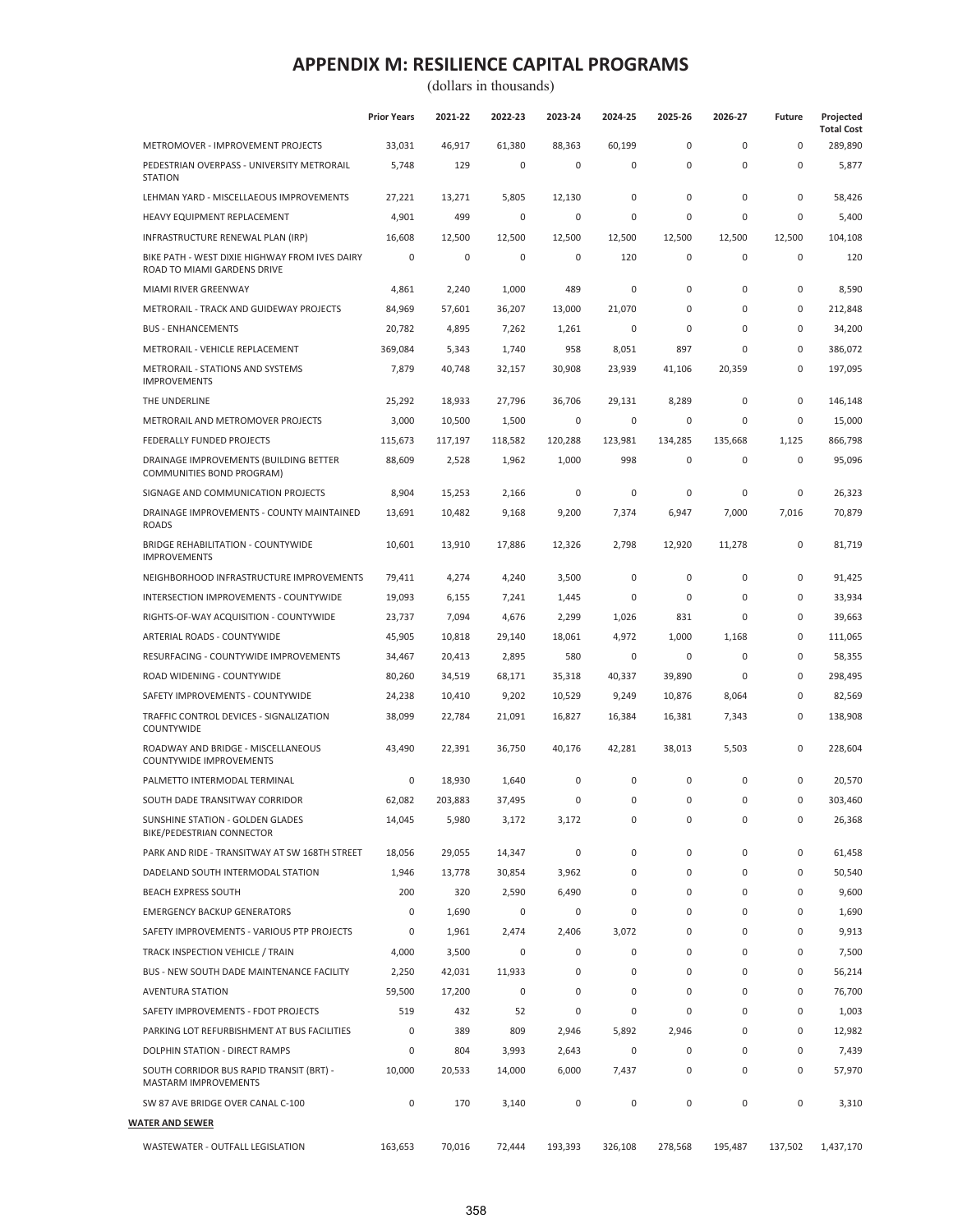|                                                                                                                  | <b>Prior Years</b> | 2021-22 | 2022-23     | 2023-24 | 2024-25      | 2025-26   | 2026-27 | <b>Future</b> | Projected<br><b>Total Cost</b> |
|------------------------------------------------------------------------------------------------------------------|--------------------|---------|-------------|---------|--------------|-----------|---------|---------------|--------------------------------|
| WASTEWATER TREATMENT PLANTS - CONSENT<br><b>DECREE PROJECTS</b>                                                  | 718,052            | 193,660 | 152,825     | 121,213 | 90,193       | 40,338    | 13,124  | 5,363         | 1,334,769                      |
| PUMP STATIONS - SEWER SYSTEMS CONSENT<br><b>DECREE PROJECTS</b>                                                  | 107,050            | 8,316   | 174         | 46      | $\mathbf 0$  | 0         | 0       | 0             | 115,585                        |
| WATER - MIAMI SPRINGS CONSTRUCTION FUND                                                                          | 12,800             | 508     | 0           | 0       | $\mathbf{0}$ | 0         | 0       | 0             | 13,308                         |
| WATER TREATMENT PLANT - FLORIDIAN REVERSE<br><b>OSMOSIS</b>                                                      | 7,473              | 510     | 0           | 0       | $\mathbf 0$  | 0         | 0       | 0             | 7,983                          |
| COMMERCIAL AND INDUSTRIAL CORRIDORS -<br>EXTENSION OF SEWER SYSTEM (BUILDING BETTER<br>COMMUNITIES BOND PROGRAM) | 27,202             | 18,500  | 31,295      | 25,614  | 23,389       | 0         | 0       | 0             | 126,000                        |
| WATER - PIPES AND INFRASTRUCTURE PROJECTS                                                                        | 44,982             | 15,346  | 5,492       | 3,000   | 3,000        | 3,000     | 3,000   | 3,000         | 80,820                         |
| WASTEWATER - COLLECTION AND TRANSMISSION<br>LINES CONSENT DECREE PROJECTS                                        | 78,812             | 11,624  | 4,992       | 875     | 0            | 0         | 0       | 0             | 96,303                         |
| WASTEWATER - PIPES AND INFRASTRUCTURE<br><b>PROJECTS</b>                                                         | 7,111              | 3,000   | 3,000       | 3,000   | 3,000        | 3,000     | 3,000   | 3,000         | 28,111                         |
| WATER - SOUTH MIAMI-DADE TRANSMISSION<br><b>MAINS IMPROVEMENTS</b>                                               | 429                | 400     | 3,735       | 149     | 450          | 0         | 0       | 0             | 5,163                          |
| WATER TREATMENT PLANT - ALEXANDER ORR, JR.<br><b>EXPANSION</b>                                                   | 25,891             | 17,398  | 22,877      | 2,759   | 200          | 300       | 4,811   | 58,660        | 132,897                        |
| WATER TREATMENT PLANT - HIALEAH/PRESTON<br><b>IMPROVEMENTS</b>                                                   | 24,249             | 22,460  | 12,677      | 3,373   | $\pmb{0}$    | $\pmb{0}$ | 0       | 0             | 62,760                         |
| <b>WATER - EQUIPMENT</b>                                                                                         | 34,316             | 11,593  | 26,001      | 10,500  | 10,500       | 10,500    | 11,500  | 110,500       | 225,410                        |
| WATER TREATMENT PLANT - REPLACEMENT AND<br><b>RENOVATIONS</b>                                                    | 24,458             | 17,000  | 9,500       | 6,500   | 6,500        | 6,500     | 6,500   | 6,500         | 83,458                         |
| WATER - SYSTEM MAINTENANCE AND UPGRADES                                                                          | 37,188             | 21,836  | 31,669      | 20,000  | 20,000       | 20,000    | 20,000  | 20,000        | 190,693                        |
| PEAK FLOW MANAGEMENT - FLOW REDUCTION<br>PROGRAM (FRP)                                                           | 63,396             | 13,565  | 14,865      | 16,176  | 16,166       | 14,056    | 11,976  | 35,927        | 186,126                        |
| SANITARY SEWER SYSTEM - IMPROVEMENTS                                                                             | 538                | 250     | 250         | 250     | 250          | 250       | 250     | 0             | 2,038                          |
| WASTEWATER - CENTRAL MIAMI-DADE<br>TRANSMISSION MAINS AND PUMP STATION<br><b>IMPROVEMENTS</b>                    | 20,558             | 12,502  | 10,178      | 18,000  | 22,500       | 18,000    | 13,500  | 0             | 115,237                        |
| WATER - REGIONAL GENERAL MAINTENANCE AND<br>OFFICE FACILITIES                                                    | 396                | 0       | $\bf 0$     | 0       | 0            | 0         | 9,667   | 38,352        | 48,414                         |
| WASTEWATER - EQUIPMENT                                                                                           | 55,609             | 8,256   | 11,000      | 11,000  | 11,000       | 11,000    | 15,000  | 15,000        | 137,865                        |
| WASTEWATER - SYSTEM MAINTENANCE AND<br><b>UPGRADES</b>                                                           | 35,414             | 18,135  | 12,000      | 17,000  | 17,000       | 17,000    | 12,000  | 12,000        | 140,548                        |
| LIFT STATIONS - UPGRADES AND STRUCTURAL<br><b>IMPROVEMENTS</b>                                                   | 7,673              | 4,603   | 3,500       | 3,500   | 3,500        | 3,500     | 3,500   | 3,501         | 33,277                         |
| <b>WATER - MAIN EXTENSIONS</b>                                                                                   | 1,166              | 200     | 200         | 200     | 200          | 200       | 200     | 0             | 2,366                          |
| WASTEWATER - SOUTH DISTRICT TRANSMISSION<br><b>MAINS AND PUMP STATIONS IMPROVEMENTS</b>                          | 100                | 2,299   | 7,500       | 10,621  | 0            | 0         | 0       | 0             | 20,520                         |
| PUMP STATIONS - IMPROVEMENT PROGRAM                                                                              | 61,507             | 8,624   | 7,341       | 1,000   | 0            | 0         | 0       | 13,745        | 92,218                         |
| PUMP STATIONS - GENERATORS AND<br>MISCELLANEOUS UPGRADES                                                         | 5,236              | 2,456   | 4,899       | 5,600   | 5,046        | 4,244     | 0       | 0             | 27,480                         |
| WASTEWATER TREATMENT PLANTS -<br>MISCELLANEOUS UPGRADES                                                          | 2,160              | 2,482   | $\mathsf 0$ | $\bf 0$ | $\pmb{0}$    | $\pmb{0}$ | 0       | $\mathbf 0$   | 4,642                          |
| WASTEWATER - NORTH MIAMI-DADE<br>TRANSMISSION MAINS AND PUMP STATIONS<br><b>IMPROVEMENTS</b>                     | 30,103             | 35,607  | 53,239      | 36,914  | 24,355       | 27,072    | 15,472  | 8,000         | 230,762                        |
| WASTEWATER - TELEMETERING SYSTEM                                                                                 | 1,431              | 500     | 1,121       | 1,000   | 1,000        | 1,000     | 1,000   | 1,000         | 8,052                          |
| WASTEWATER - REGIONAL GENERAL MAINTENANCE<br>AND OFFICE FACILITIES                                               | 3,259              | 300     | 300         | 2,500   | 3,000        | 2,201     | 300     | 114,685       | 126,545                        |
| WASTEWATER TREATMENT PLANTS - REPLACEMENT<br>AND RENOVATION                                                      | 52,134             | 19,230  | 9,000       | 9,000   | 9,000        | 9,000     | 9,000   | 9,000         | 125,364                        |
| SANITARY SEWER SYSTEM - EXTENSION                                                                                | 24,360             | 12,197  | 5,500       | 5,500   | 5,500        | 5,500     | 6,500   | 6,500         | 71,557                         |
| WATER - DISTRIBUTION SYSTEM EXTENSION<br><b>ENHANCEMENTS</b>                                                     | 90,677             | 15,670  | 23,395      | 9,000   | 7,000        | 7,000     | 7,500   | 6,500         | 166,742                        |
| PEAK FLOW MANAGEMENT - FACILITIES                                                                                | 18,065             | 8,076   | 5,000       | 6,130   | 3,000        | 2,000     | 2,000   | 0             | 44,271                         |
| WASTEWATER TREATMENT PLANT - SOUTH DISTRICT<br><b>UPGRADES</b>                                                   | 1,468              | 3,339   | 13,594      | 17,827  | 8,006        | 200       | 300     | 33,678        | 78,411                         |
| WASTEWATER TREATMENT PLANT - NORTH<br><b>DISTRICT UPGRADES</b>                                                   | 4,487              | 7,055   | 20,776      | 23,292  | 32,613       | 39,551    | 27,500  | 12,500        | 167,774                        |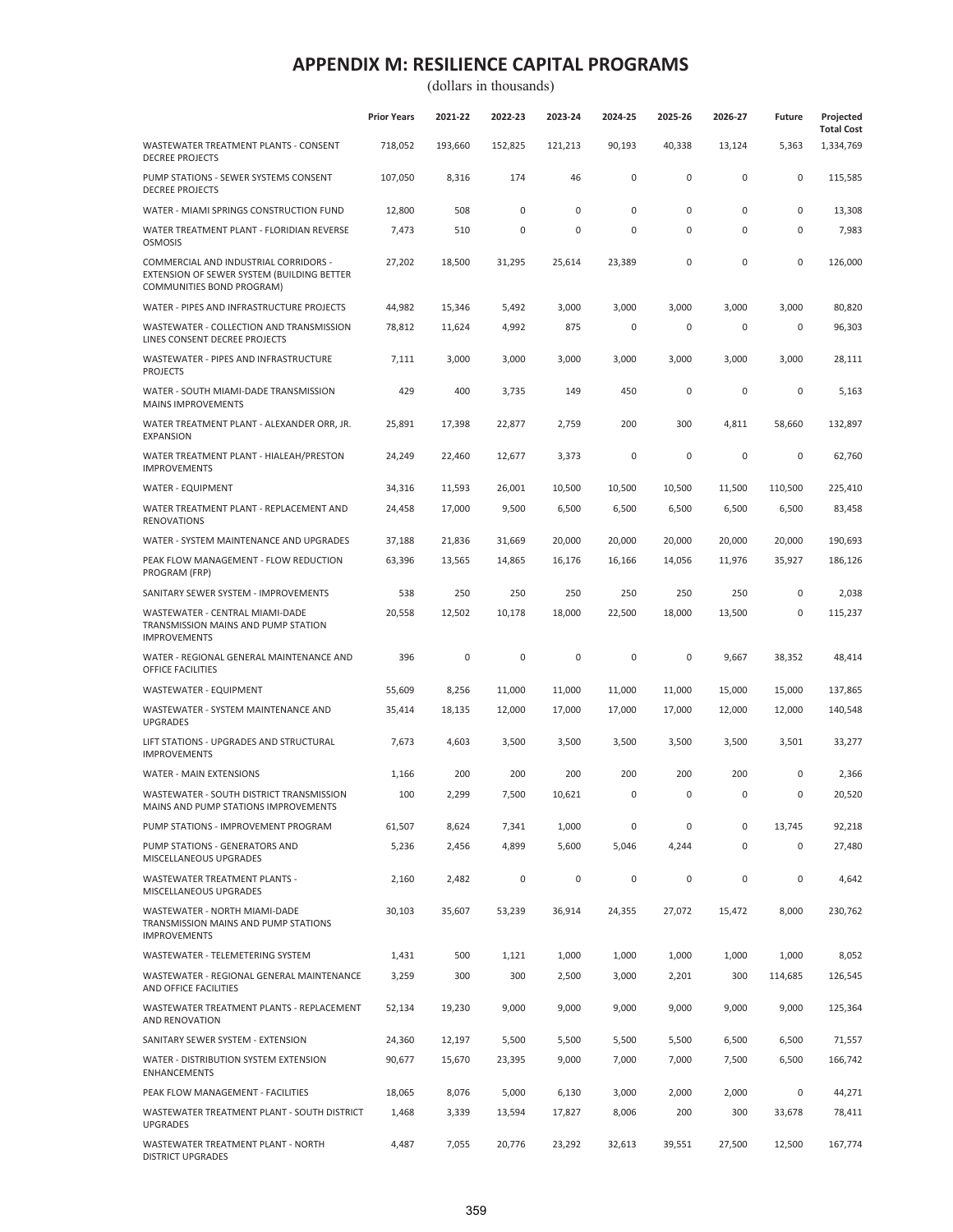|                                                                                        | <b>Prior Years</b>  | 2021-22         | 2022-23     | 2023-24     | 2024-25     | 2025-26     | 2026-27   | <b>Future</b>       | Projected                    |
|----------------------------------------------------------------------------------------|---------------------|-----------------|-------------|-------------|-------------|-------------|-----------|---------------------|------------------------------|
| WASTEWATER TREATMENT PLANT - CENTRAL<br><b>DISTRICT UPGRADES</b>                       | 6,252               | 14,326          | 15,049      | 25,533      | 25,721      | 53,623      | 45,435    | 52,661              | <b>Total Cost</b><br>238,600 |
| WATER - FIRE HYDRANT INSTALLATION                                                      | 2,753               | 2,500           | 2,500       | 2,500       | 2,500       | 2,500       | 2,500     | 2,500               | 20,253                       |
| WATER - NORTH MIAMI-DADE TRANSMISSION MAIN<br><b>IMPROVEMENTS</b>                      | 29,450              | 11,327          | 14,526      | 14,869      | 8,386       | 4,000       | 0         | 0                   | 82,558                       |
| WATER - CENTRAL MIAMI-DADE TRANSMISSION<br><b>MAINS IMPROVEMENTS</b>                   | 266                 | 254             | 700         | 1,000       | 4,220       | 4,271       | 0         | 0                   | 10,711                       |
| WATER - SAFE DRINKING WATER ACT<br><b>MODIFICATIONS</b>                                | 8,816               | 4,098           | 83,162      | 16,444      | 11,738      | 4,500       | 2,500     | 0                   | 131,258                      |
| WASTEWATER TREATMENT PLANT - SOUTH DISTRICT<br><b>EXPANSION (PHASE 3)</b>              | 6,047               | 3,500           | 700         | 0           | 0           | $\pmb{0}$   | 0         | $\mathsf{O}\xspace$ | 10,247                       |
| WATER - TELEMETERING SYSTEM ENHANCEMENTS                                               | 2,002               | $\mathsf 0$     | 1,337       | 1,000       | 1,000       | 1,000       | 1,000     | 1,000               | 8,339                        |
| WATER - SMALL DIAMETER WATER MAINS<br>REPLACEMENT PROGRAM                              | 69,410              | 20,509          | 27,179      | 30,108      | 33,001      | 33,700      | 37,600    | 79,125              | 330,631                      |
| PEAK FLOW MANAGEMENT - SOUTH DISTRICT<br><b>EXPANSION</b>                              | 122,568             | 51,228          | 140,593     | 149,255     | 98,142      | 69,051      | 45,867    | 18,000              | 694,703                      |
| PUMP STATIONS - RESILIENCE PROGRAM (PSRP)                                              | 22,145              | 18,048          | 30,457      | 40,816      | 42,712      | 35,782      | 30,395    | 44,917              | 265,272                      |
| WASTEWATER - INFRASTRUCTURE IMPROVEMENTS<br>(BUILDING BETTER COMMUNITIES BOND PROGRAM) | 0                   | 5,000           | 5,000       | 5,000       | $\mathsf 0$ | $\mathsf 0$ | 0         | 0                   | 15,000                       |
| Infrastructure and Environment Total                                                   | 5,050,576           | 2,418,665       | 2,335,955   | 1,834,894   | 1,657,667   | 1,267,305   | 958,737   | 1,929,684           | 17,453,483                   |
| <b>Leadership and Strategy</b>                                                         |                     |                 |             |             |             |             |           |                     |                              |
| <b>COMMUNICATIONS &amp; CUSTOMER EXPERIENCE</b>                                        |                     |                 |             |             |             |             |           |                     |                              |
| <b>CUSTOMER RELATIONSHIP MANAGEMENT</b><br><b>MODERNIZATION</b>                        | 0                   | 1,250           | 1,250       | 0           | $\mathbf 0$ | $\mathsf 0$ | $\pmb{0}$ | $\mathsf{O}\xspace$ | 2,500                        |
| <b>CULTURAL AFFAIRS</b>                                                                |                     |                 |             |             |             |             |           |                     |                              |
| CULTURAL AFFAIRS - WEBSITE UPGRADE                                                     | 0                   | 75              | 75          | $\mathsf 0$ | $\pmb{0}$   | $\mathsf 0$ | 0         | $\mathsf 0$         | 150                          |
| <b>ELECTIONS</b>                                                                       |                     |                 |             |             |             |             |           |                     |                              |
| BALLOT CHAIN OF CUSTODY TRACKING SYSTEM                                                | 150                 | 150             | $\bf 0$     | $\mathsf 0$ | $\mathsf 0$ | $\mathsf 0$ | 0         | $\mathsf 0$         | 300                          |
| DS200 BALLOT DIGITAL SCANNERS                                                          | 0                   | 2,920           | 2,915       | 2,915       | 0           | $\mathbf 0$ | 0         | 0                   | 8,750                        |
| VOTE BY MAIL BALLOT INSERTER                                                           | 0                   | 991             | $\mathsf 0$ | $\mathsf 0$ | $\mathbf 0$ | $\mathsf 0$ | $\pmb{0}$ | $\mathsf 0$         | 991                          |
| <b>FINANCE</b>                                                                         |                     |                 |             |             |             |             |           |                     |                              |
| CREDIT AND COLLECTION SYSTEM REPLACEMENT                                               | 400                 | 400             | $\mathbf 0$ | $\mathsf 0$ | $\mathsf 0$ | $\mathsf 0$ | $\pmb{0}$ | $\mathsf{O}\xspace$ | 800                          |
| <b>INFORMATION TECHNOLOGY DEPT</b>                                                     |                     |                 |             |             |             |             |           |                     |                              |
| FULL ENTERPRISE RESOURCE PLANNING<br><b>IMPLEMENTATION</b>                             | 101,913             | 29,619          | 0           | 0           | 0           | $\mathsf 0$ | 0         | $\mathsf 0$         | 131,532                      |
| CITRIX INFRASTRUCTURE - VIRTUAL DESKTOP AND<br>THIN CLIENTS                            | 1,130               | 365             | 365         | 365         | 585         | $\pmb{0}$   | 0         | 0                   | 2,810                        |
| <b>INTERNAL SERVICES</b>                                                               |                     |                 |             |             |             |             |           |                     |                              |
| NORTH DADE GOVERNMENT CENTER - NEW                                                     | 354                 |                 | 800         | $\mathsf 0$ | 0           | $\pmb{0}$   | 0         | $\mathsf{O}\xspace$ | 7,500                        |
| INTEGRATED COMMAND AND COMMUNICATIONS<br><b>CENTER</b>                                 | 394                 | 6,346<br>40,545 | 58,455      | 68,036      | 0           | $\mathsf 0$ | 0         | 0                   | 167,430                      |
| PRINT SHOP - EQUIPMENT UPGRADES                                                        | $\mathsf{O}\xspace$ | 243             | $\mathsf 0$ | $\mathsf 0$ | $\mathsf 0$ | $\mathsf 0$ | 0         | 0                   | 243                          |
| NON-DEPARTMENTAL                                                                       |                     |                 |             |             |             |             |           |                     |                              |
| AMERICANS WITH DISABILITIES ACT (ADA)<br>REASONABLE ACCOMODATIONS                      | 0                   | $\overline{7}$  | $\pmb{0}$   | $\mathsf 0$ | 0           | $\mathsf 0$ | 0         | $\mathsf{O}\xspace$ | 7                            |
| FLEET - REPLACEMENT VEHICLES AND SPECIAL<br><b>EQUIPMENT</b>                           | 291,884             | 85,651          | 86,263      | 93,709      | 94,380      | 42,772      | 60,191    | 32,000              | 786,849                      |
| <b>POLICE</b>                                                                          |                     |                 |             |             |             |             |           |                     |                              |
| LABORATORY INFORMATION MANAGEMENT                                                      | 2,600               | 300             | $\mathsf 0$ | $\pmb{0}$   | $\mathsf 0$ | $\pmb{0}$   | 0         | $\mathsf{O}\xspace$ | 2,900                        |
| SYSTEM (LIMS) - RELATED SUBSYSTEMS<br><b>PROPERTY APPRAISAL</b>                        |                     |                 |             |             |             |             |           |                     |                              |
| COMPUTER AIDED MASS APPRAISAL SYSTEM (CAMA)                                            | 2,830               | 3,250           | $\mathsf 0$ | $\mathsf 0$ | $\mathsf 0$ | $\mathsf 0$ | 0         | $\mathsf{O}\xspace$ | 6,080                        |
| - REPLACEMENT<br><b>TRANSPORTATION &amp; PUBLIC WORKS</b>                              |                     |                 |             |             |             |             |           |                     |                              |
| BUS - TRACKER AND AUTOMATIC VEHICLE LOCATING<br>SYSTEM UPGRADE (CAD/AVL)               | 18,498              | 148             | 0           | 0           | 0           | 0           | 0         | 0                   | 18,646                       |